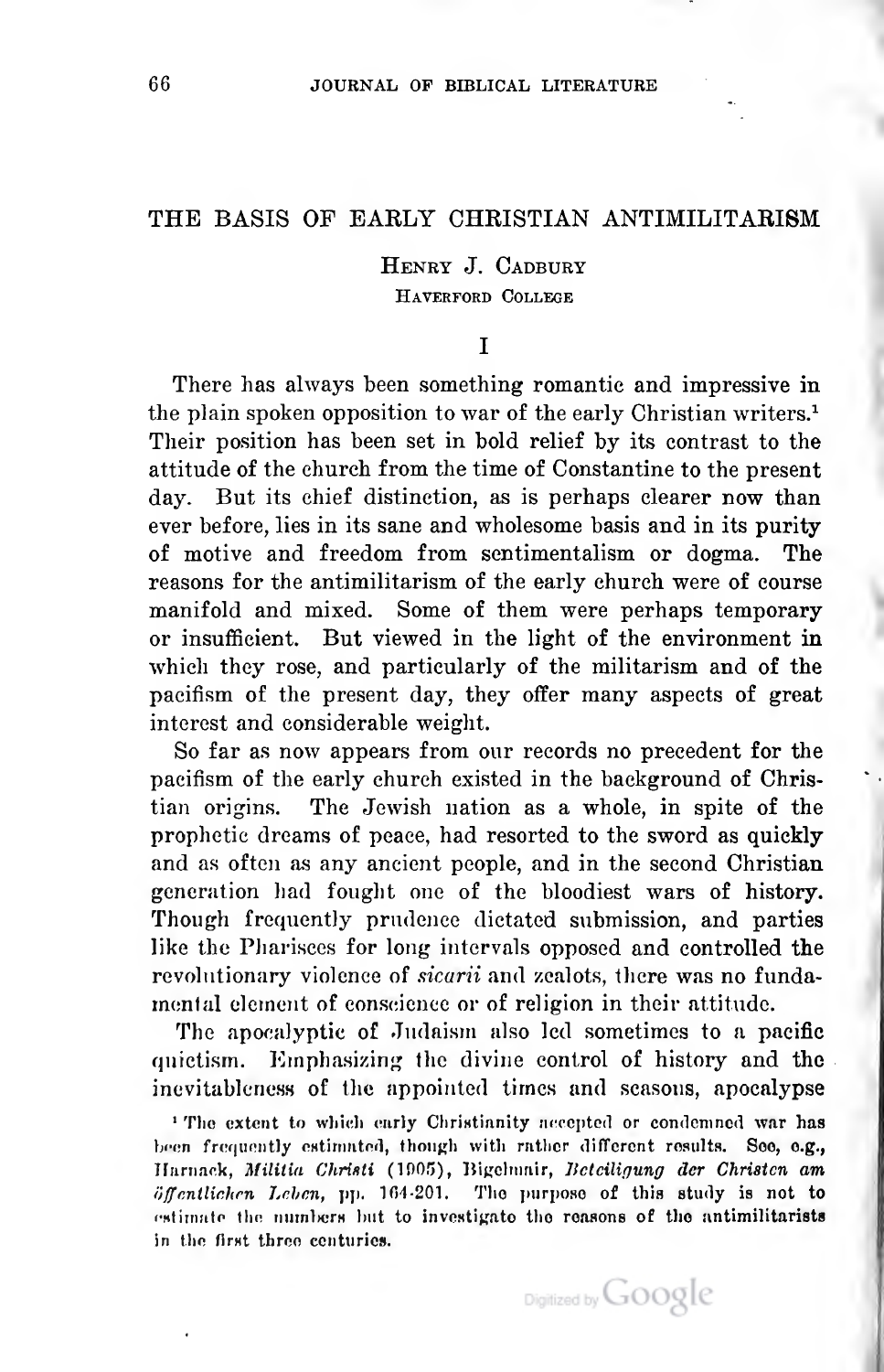## CADBURY: BASIS OF EARLY CHRISTIAN ANTIMILITARISM  $67$

tended to discourage human efforts to secure the wished for blessings. The hand of Providence could not be wrested by force. At the same time wars both celestial and terrestrial were part of the furniture of apocalypse, and it was not difficult for the fanatical leaders of revolt to persuade their followers that the appointed time for action had come and that they were merely fulfilling the predictions of the prophets by leading out the forces of Judaism to new victories. Though the logical result of apocalypse was resignation and quiet waiting, its practical result was not infrequently the fanatical fatalism of violent and fruitless revolt.

The doctrine of non-resistance as a philosophy antedates the Christian era in many quarters. In China there was the philosophy of Lao Tze, with its clear advocacy of non-resentment. 'l'he Stoicism of the Hellenistic age taught the same philosophic calm. Only the second of these can have influenced directly the early Christians, and even that influence is most uncertain, as far as war is concerned. For the Christian, antimilitarism is not merely a policy of personal dealing, but is an established attitude of public affairs. It is not philosophic non-resistance nor religious quietism, it is a well-defined opposition to war as a system and to participation in war in any form. And the basis of this opposition is not to be found in any historic precedent or inheritance—it is, historically speaking, original with Christianity.<sup>2</sup>

II

It is well to recognize at the outset how far the early Christian attitude differed from the more superficial types of pacifism. In the first place it was not a mere regret or dislike for war. Most persons who approve of war or of certain wars or at least of one side of certain wars regret and abhor warfare keenly. Ancient times, like modern, regarded war as a calamity-along with earthquakes and plagues. But antiquity usually considered it equally unavoidable. The early church believed that wars were of human causation, and took its stand against them on that ground. This is all the more remarkable when we consider that

2 Professor C. M. Case considers the early Christian church the first organized expression of passive resistance. He explains its origin ''through the unconscious logic by which the mind seeks mental and moral consistency.''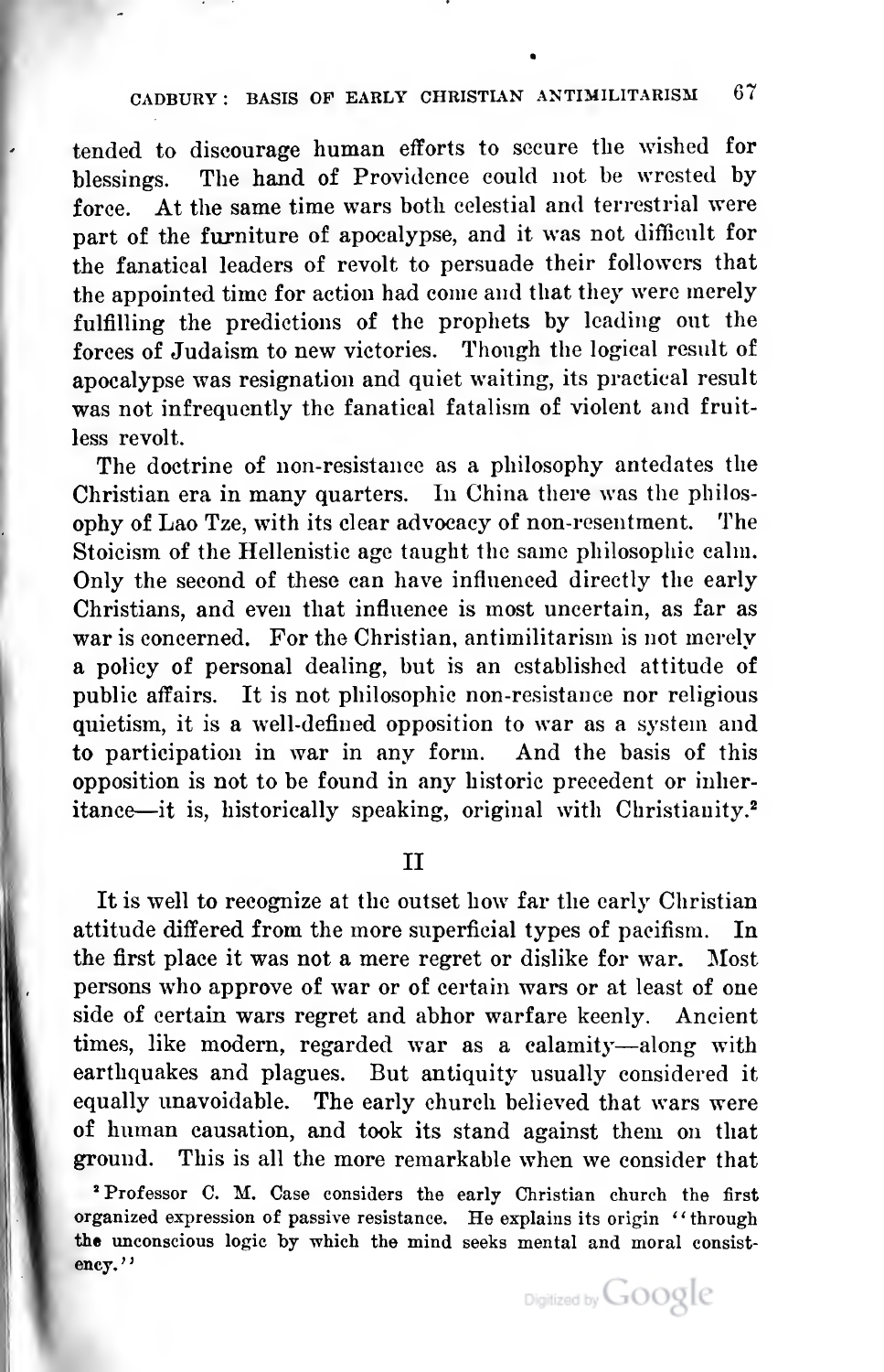the New Testament not only failed to give any specific teaching on war, but even retained the apocalyptic prediction of wars and rumors of wars as part of the expected future. But live conscience always neglects fatalistic pessimism. As the early Christians were eager for the relief of poverty whenever opportunity offered, in spite of the Lord's statement ''The poor ye have with you alway," so their opposition to war was undaunted by predictions of future wars. Necessity-whether divine or human—was never recognized as an excuse for engaging in war. Sharing with all men the sentiments of pity and regret for suffering and death, they boldly acted on these sentiments and refused at the risk of their own lives to share in inflicting such penalties upon others. Though with little influence in shaping the affairs of state, they insisted that their own personal conduct should clearly and consistently express their complete condemnation of the military system. As Tertullian says:

"A state of faith admits no plea of necessity, they are under no necessity to sin whose one necessity is that they do not sin. . . . For if one is pressed to the offering of sacrifice and the sheer denial of Christ by the necessity of torture or of punishment, yet discipline does not connive even at that necessity; because there is a higher necessity to avoid denying and to undergo martyrdom, than to eseape from suffering and to render the homage required."<sup>33</sup>

Even the fact that other Christians felt no scruples at military service did not shake the pacifists' position. Each man must obey his own conscience. "They know what is expedient for them," replied Maximilian when reminded of the Christians in the armies of the emperors, "but I am a Christian, and I cannot do eviL"'

It has been popularly assumed of these ancient as well as more modern Christian antimilitarists that their avoidance of war is a personal taboo of some kind; that they refuse to take part in the actual bloodshed, but otherwise can sanction and participate in the military system; that their conscientious objection is a matter of individual preference and of individual action only. Such an error easily arises in the case of objectors whose most obvious and striking objection is made in their own personal actions or refusal to act; but at least the early Christians were

<sup>1</sup> Tertull., *De corona*, 11.

<sup>•</sup> Ruinart, *Acta martyr.* p. 341.

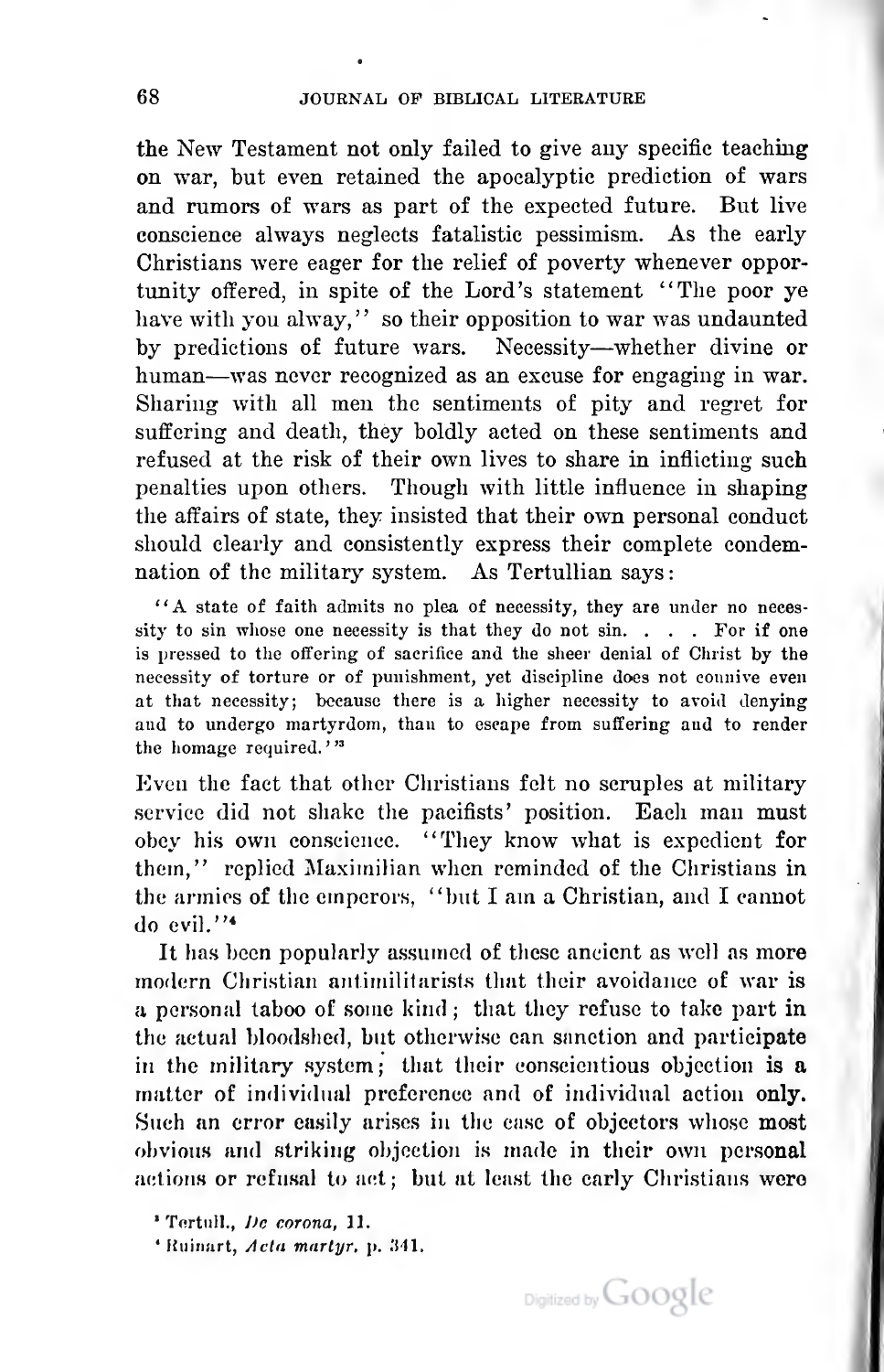not limited to this form of protest. Although in many matters their habits and practices were only slightly removed from the type of abstinence that we call taboo, their opposition to war was much more thoroughgoing. For the objection of the early Christians was not merely to combatant service but to all participation in war. "We deem," writes Athenagoras of the gladiatorial games, "that to see a man put to death is much the same as killing him."<sup>5</sup> Lactantius says of the just man that he considers it unlawful "not only himself to commit slaughter but to be present with those who do it, and to behold it."<sup>6</sup> Tertullian takes the position of an absolutist. "When a man has become a believer,'' he says, ''and faith has been sealed, there must either be an immediate abandonment (of military service ), which has been the course with many, or all sorts of quibbling will have to be resorted to in order to avoid offending God."<sup>7</sup> In his treatise on idolatry he distinguishes between the soldier becoming Christian and the Christian becoming soldier, and also between the officer, who had numerous idolatrous accessories, and the private "to whom there is no necessity for taking part in sacrifices and capital punishments." But his condemnation of war includes all :

''There is no agreement between the divine and the human sacrament, the standard of Christ and the standard of the devil, the camp of light and the camp of darkness. One soul cannot be due to two masters-God and Caesar.''<sup>s</sup>

Again it must be observed that the pacifism of the early Christians was not due to mere self-interest or cowardly prudence. Repeatedly they referred to their numbers and the possibility of securing their ends by insurrection and violence,<sup>9</sup> and repeatedly they proved their courage, a courage more difficult than the sacrifice of battle, in the sacrifice of patient endurance in martyrdom, that a little violence might have averted. As Tertullian says :

"Banded together as we are, ever so ready to sacrifice our lives, what single case of revenge for injury are you able to point to, though if it were held right among us to repay evil by evil, a single night, with a torch

<sup>&</sup>lt;sup>5</sup> Suppl., 35.<br><sup>8</sup> V. 18.<br>*7 De corona,* 11.<br>**8** *De idol.* **19.<br>9 Athenagoras,** *Suppl.* **34. Tertull.,** *Ad Scapular***, <sup>2</sup>. Digitized by GOOQL**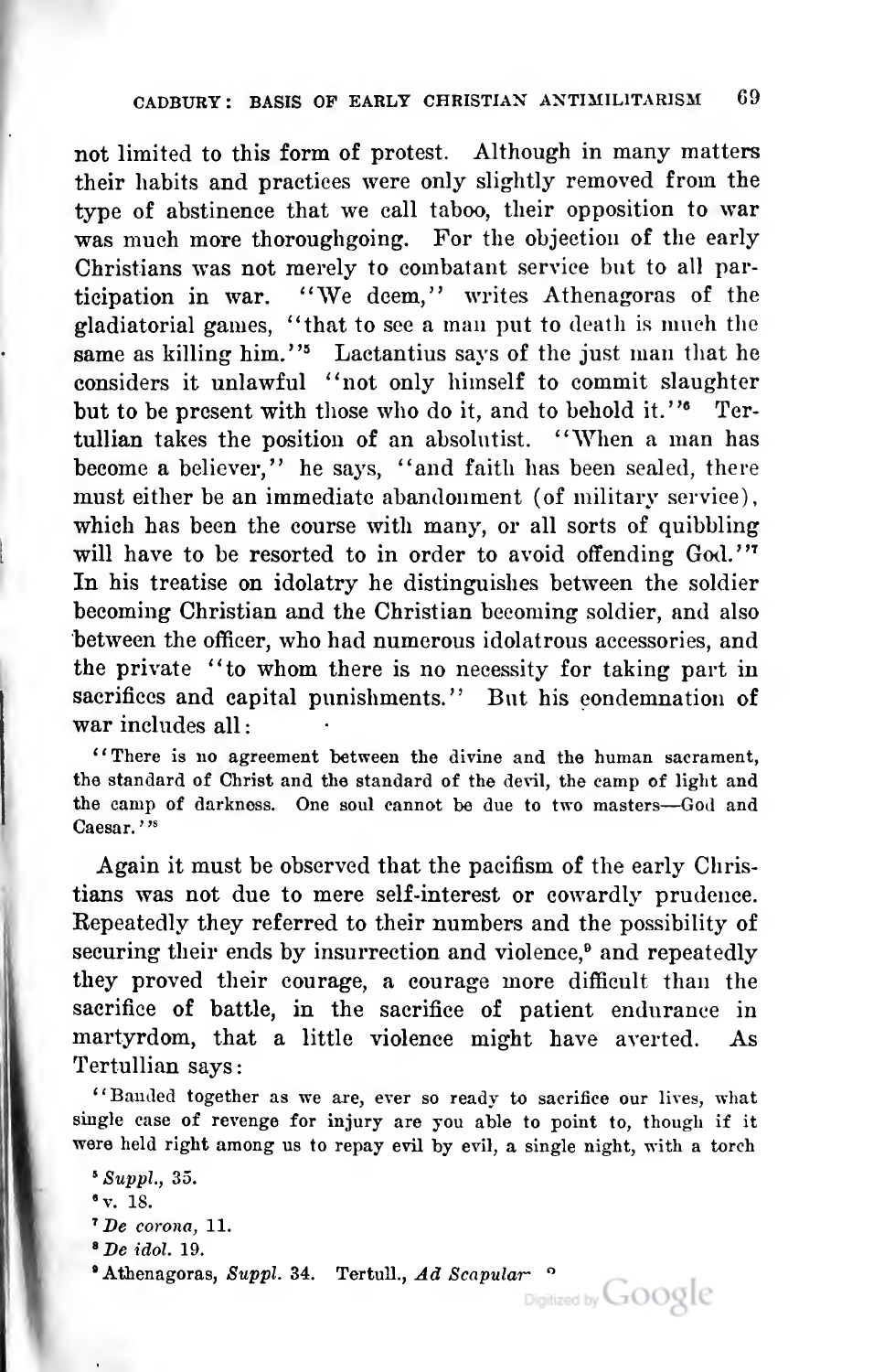or two, could achieve an ample vengeance? But away with the idea of a sect divine avenging itself by human fires, or shrinking from the sufferings in which it is tried. If we desired, indeed, to act the part of open enemies, not merely of secret avengers, would there be any lacking in strength, whether of numbers or resources? . . . For what wars should we not be fit, not eager, even with unequal forces, we who so willingly yield ourselves to the sword, if in our religion it were not counted better to be slain than to  $slav.'$ "

It may also be supposed that the position of the early Christians was due to their negative, passive and ascetic tendencies. It is true that the early Christians did lay much emphasis on the negative and passive virtues. Patience is one of the favorite themes of the fathers. Indeed Lactantius deplores the overpraise of brute strength<sup>11</sup> and explicitly complains that the common standards of his day did not do justice to the self-control of non-resistance:

''Thus it comes to pass that a just man is an object of contempt to all; and because it will be thought that he is unable to defend himself, he will be regarded as slothful and inactive; but if anyone shall have avenged himself upon his enemy, he is judged a man of spirit and activity-all honor and reverence him.'"<sup>2</sup>

There is on the other hand abundant evidence that the Christians also·appreciated the positive and active qualities of courage, initiative and discipline.<sup>13</sup> The terms of military service are constantly on their lips in metaphorical use, as Harnack has clearly shown in his monograph on the subject,<sup>14</sup> and they are eager to emulate the martial virtues in their fight against sin and temptation. Indeed, such thoughts and phrases nre particularly abundant in those very passages which condemn and contrast carnal warfare.<sup>15</sup>

"If," says Justin Martyr, "the soldiers . . . prefer their allegiance to their own life and parents and country and

II i. IS.

 $"$  vi. 18.

<sup>12</sup> e.g. 2 Tim. 2: 3 f.; Clem. Rom. 37.

 $"$  op.  $cit.$ 

p, cu.<br>"E.g. Lnct. vi. 20: "It shall not be lawful for the righteous man to engage in warfare, whose warfnro is righteousness itself." Marcellus (in Ruinart, Acta martyr. p. 344): "It is not becoming for a Christian to serve in secular engagements who is a soldier of Christ himself."

<sup>&</sup>lt;sup>10</sup> Apolog. 37.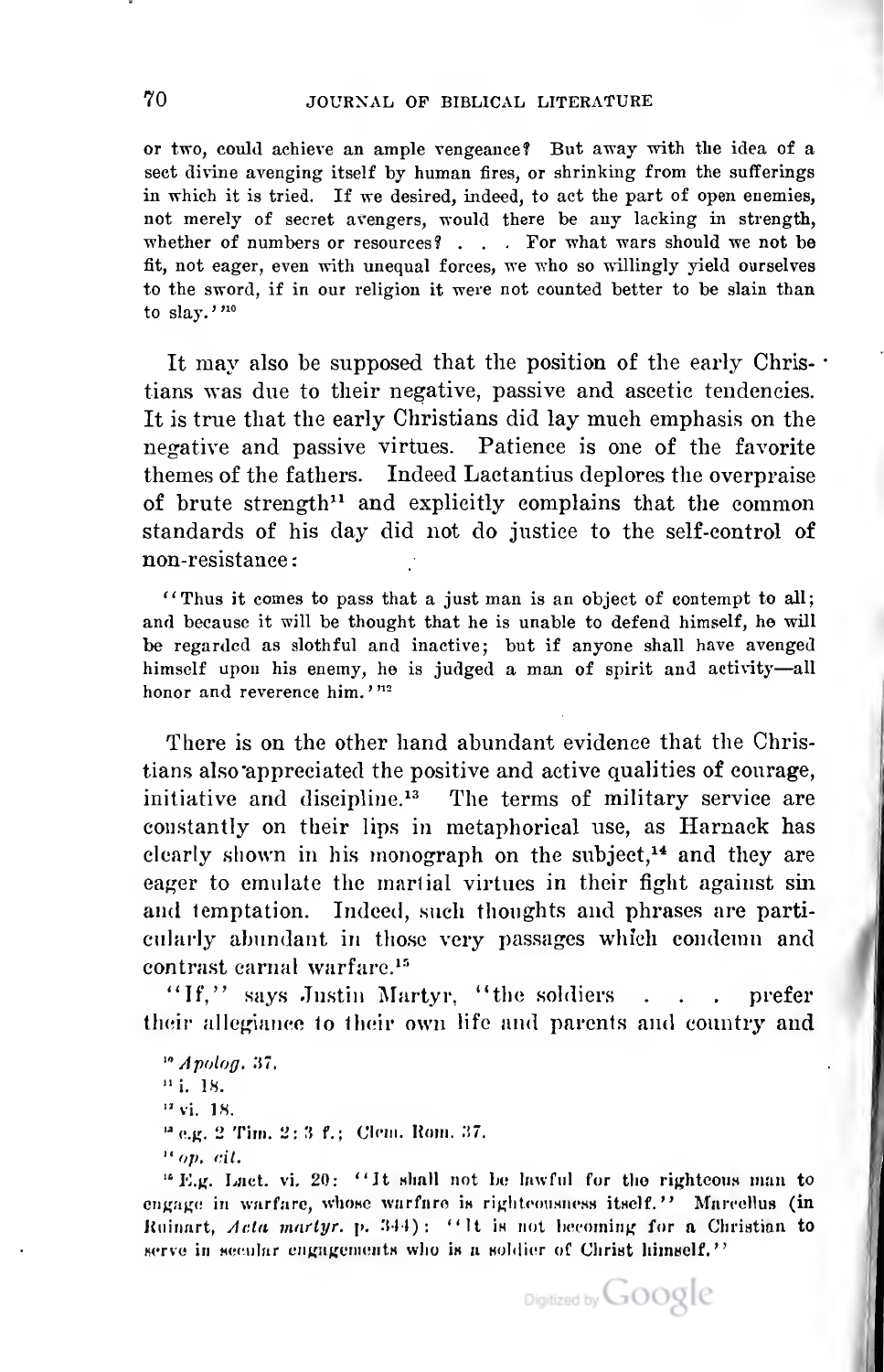all kindred, though yon can offer them nothing incorruptible, it were verily ridiculous if we, who earnestly long for incorruption, should not endure all things, in order to obtain what we desire from him who is able to grant it.''<sup>16</sup>

That the early Christians did not construe non-resistance as a purely negative and passive virtue is also evident from many passages. "It is not limited," says Lactantius, "to this-that (a man) should not inflict injury, but that he should not avenge it when inflieted on himself."<sup>17</sup> Indeed, it is not limited to refraining from revenge but expresses itself in deeds of active love, repaying in kindness. It means, Athenagoras explains, for men "instead of speaking ill of those who have reviled themto abstain from which is, of itself, an evidence of no mean forbearance—to bless them and to pray for those who plot against their lives."<sup>18</sup> The Christian, says Lactantius, "must diligently take care lest by any fault of his he should at any time make an enemy.''19

Further we must observe that the objection to war of the writers we are quoting was not the superficial kind of pacifism that exists only in time of peace, that believes in peace only in the future, that justifies a present war by special pleading while condemning war in general. They did not even believe that a good cause justifies a war. They refused to draw distinctions between wars of aggression and wars of defense or revenge.

''What difference, ' ' asks Tertullian; ''is there between provoker and provoked, except that the former is detected as prior in evil doing, but the latter as posterior? Yet each stands impeached of hurting a man in the eye of the Lord, who prohibits and condemns ewry wickedness. In evil doing there is no account taken of order, nor does place separate what similarity conjoins. And the principle is absolute-that evil is not to be repaid with evil. Like deed involves like merit. How shall we observe that principle, if on our loathing we shall not loathe revenge?'"

## III

Before considering more positively the grounds of early Christian antimilitarism, it is worth while to examine the way in which

<sup>16</sup> Apol. I. 39.<br><sup>17</sup> vi. 18.<br><sup>18</sup> Suppl. 11.  $19$  vi. 18. 20 *De patientia,* 10.

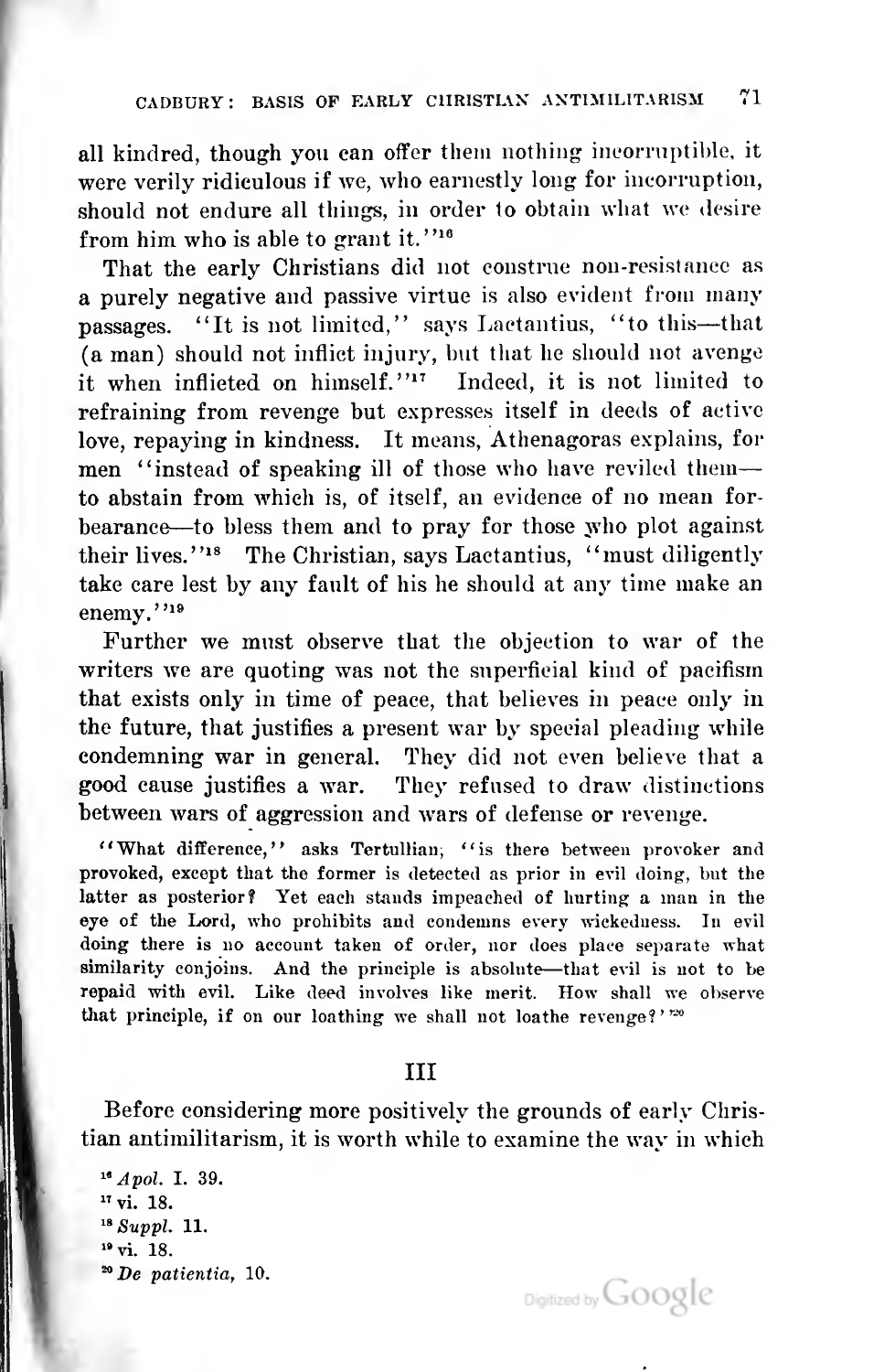they met their opponents both within and without the church. For it is evident that they were criticised on many grounds, practical, religious and moral. Though their references to the whole subject are almost exclusively incidental comments, their extant writings provide nevertheless a remarkably clear impression of the spirit and tenor of the Christian replies to the vindicators of war.

The arguments from Scripture in fayor of war sometimes used today were heard by the Christian pacifists of the third century, and they were answered by the forms of argument that were most usual and most cogent to the men of their time.

Chief among these were the arguments from the military history of the Old Testament where God is represented as commanding ruthless warfare and as participating in it himself. The old Jewish nationalism was so fully accepted by the early Church that the patriotic militarism of the Old Testament very nearly prevailed over Christian standards, as it did in such later eras as the crusades and the English commonwealth. Several methods were used to counteract it.

One was the extreme method of the Marcionites. Their standpoint is described by Harnack: They took issue with the Old Testament and rejected the God of Israel because he was warlike and therefore contradicted the Gospel. The God of the Old Testament, they explained, could not possibly be the father of Jesus Christ, for the latter was gracious and merciful, he brought peace and forbade strife, but the former was warlike, implacable and ruthless. Marcion showed by a series of contrasts between the Old Testament and the Gospel how different were the God of the Jews and Jesus Christ, and in these contrasts the chief point was the comparison between the acts of war of the God of the Jew and the gentleness of Jesus. "Without doubt," continues Harnack, "Marcion rightly grasped in its essentials the Christian conception of God. 'fhe idea of a development of the ,Jewish conception of God into the Christian conception was as remote from him as from his opponents, and so he was compelled to break with the antecedents of Christianity, and his catholic opponents were compelled to pervert the Christian conception of God with outgrown material. Both went astray, for no other solutions presented themselves. It will, however, forever remain a credit to the Marcionite church, which long survived, that it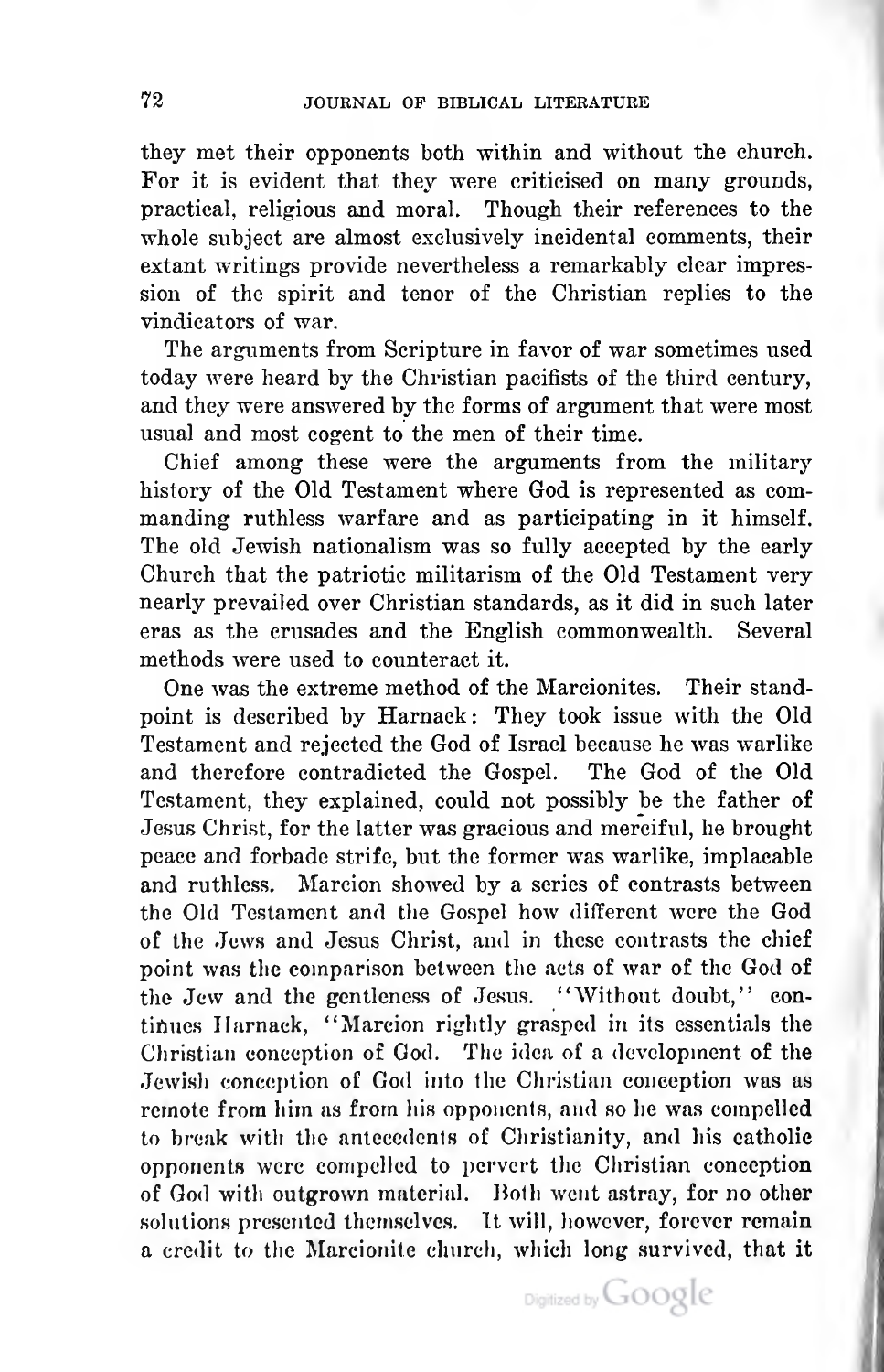preferred rather to reject the Old Testament than to obscure the conception of the Father of Jesus Christ by inserting characteristics of a warlike God.' ' 21

The orthodox Church followed less heroic methods of reconciling the Old Testament with Christianity. One was the allegorical method, so usual in all Scripture exegesis, and specially applicable ·to such stories because of the stereotyped usc of the metaphor of Christian soldiers. The wars of the Jews against the heathen were symbols of the Christian fight against sin.

Origen illustrates this method, especially in his commentaries on Numbers and Joshua. 'fhe wars there described are types of the battles against sin. The wars which the Old 'festament relates, from which the heretics infer that the God of the Old Testament was a warlike and cruel God, must be understood spiritually, like Matthew  $11:12.^{22}$  Origen says:

''Unless they had waged those carnal wars as a figure of spiritual wars, never, I believe, would the books of Jewish history have been handed down by the apostles for reading in the churches to the disciples of Christ, who came to teach peace. Therefore the apostle, knowing that carnal wars were no longer to be waged by us, but contests of the soul were to be carried on against spiritual adversaries, like a captain of the army gives his command to the soldiers of Christ, saying, 'Put on the whole armor of God,' etc. (quoting Eph.  $6: 11$  ff.).<sup> $123$ </sup>

This is the method of Tertullian in meeting the arguments of Marcion himself. Referring to such passages as Psalm 45: 3, he tells him that Christ's sword is a spiritual one, and that he "was to wage a spiritual warfare against spiritual enemies, in spiritual campaigns, and with spiritual weapons.'' From the story of the "Legion" of demons in the gospels "you learn that Christ must be understood to be the exterminator of spiritual foes, who wields spiritual arms, and fights in spiritual strife."<sup>24</sup>

*A* second orthodox correction of Old Testament militarism was on the basis of priority and subsequent annulment. This attitude also was easily accepted by the Church which had come to believe that many laws and customs of the old dispensation were supplanted by the new covenant of Christ. This too is the

- 11 *Militia Christi,* 25. 22 Orig., in Jesu Nave, homil. 12, cf. homil. 11.
- 
- <sup>23</sup> *Ibid.* homil. 15.<br><sup>24</sup> *Adv. Marc.* iii. 14, iv. 20.

Digitized by Google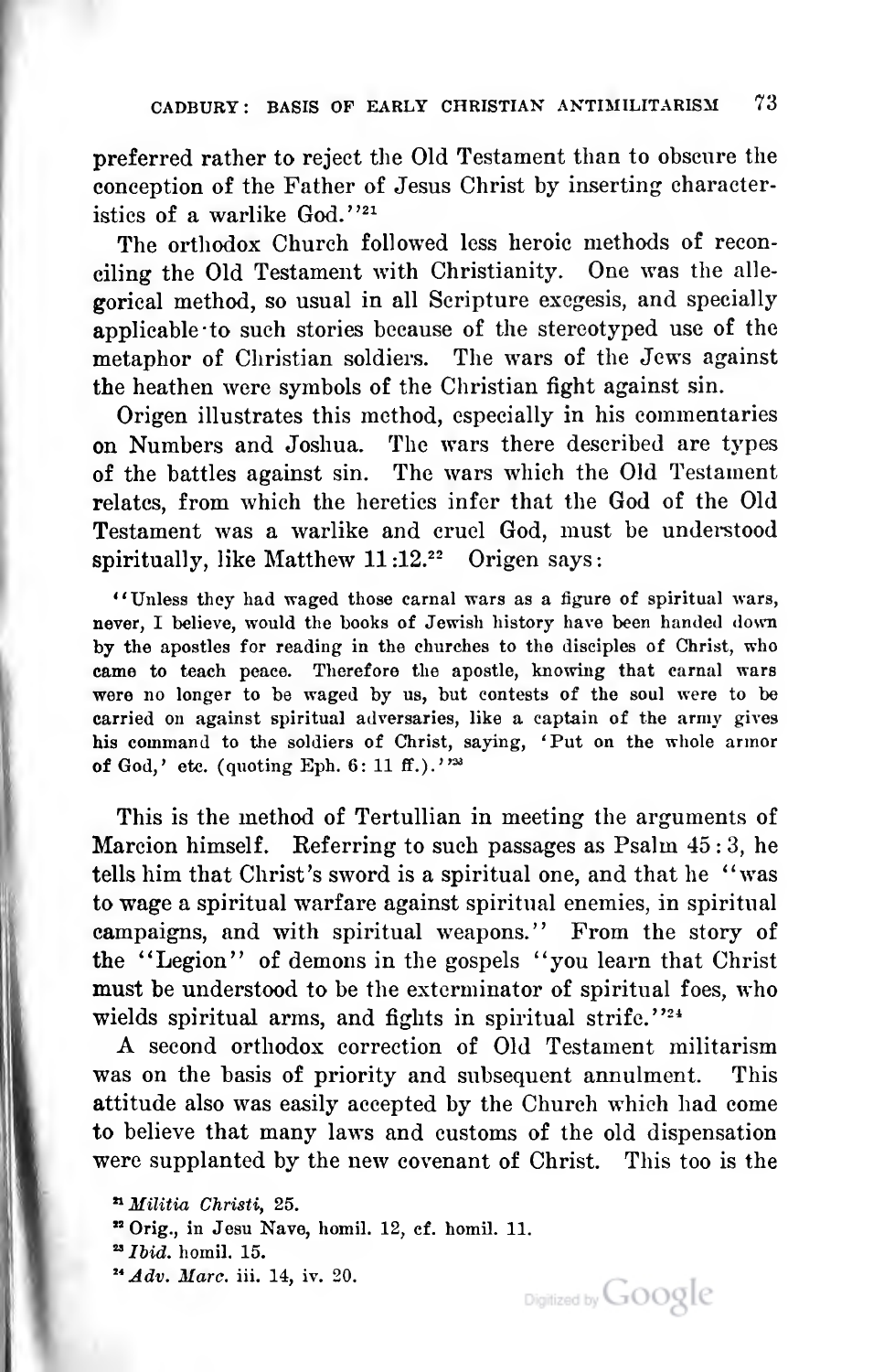method of Tertullian, who is evidently meeting citations of Old Testament warriors and even of soldiers and centurions mentioned in the New Testament, when he says:

'':Moses carried a rod, and Aaron wore a buckle, and John (the Baptist) is girt with leather, and Joshua the son of Nun leads a line of march; and the People warred: if it pleases you to sport with the subject. But how will a Christian man war, nay, how will he serve even in peace, without a sword, which the Lord has taken awayf For albeit soldiers had come unto John and had received the formula of their rule; albeit likewise a centurion had believed, still the Lord afterward *(postea)* in disarming Peter unbelted every soldier. No dress is lawful among us, if assigned to any unlawful action.' <sup>125</sup>

In Celsus Origen also met practically the Marcionite position.<sup>26</sup> His answer is along much the same line. For the Jews wars were right and proper; now however the same Providence has arranged other laws and provisions for the safety of Christians, abolishing the whole Jewish state:

''There is no discrepancy, then, between the God of the Gospel and the God of the Law, even when we take literally the precept regarding the blow on the face." (See Lam.  $3:27, 28, 30.$ ) "So then we infer that neither Jesus nor Moses taught falsely. The Father in sending Jesus did not forget the commands which he had given Moses: He did not change his mind, condemn his own laws, and send by his messenger counter instructions."

"In the case of the ancient Jews, who had a land and form of government of their own, to take from them tho right of making war upon their enemies, of fighting for their country . . would be to subject them to sudden and utter destruction whenever the enemy fell upon them. And that same Providence which of old gave the law and has now given the Gospel of Jesus Christ, not wishing the Jewish state to continue longer, has destroyed their city and their temple . . . And as it has destroyed these things, not wishing that they should continue longer, in like manner it has extended day by day the Christian religion, so that it is now preached everywhere with holdness, and that in spite of the numerous obstacles which oppose the spread of Christ's teaching in the world.<sup>1727</sup>

The New Testament also contains a few passages which the defenders of war could use to their purpose. The soldiers who

<sup>24</sup> C. Cels. vii. 25: ''There is reason to believe that Celsus produces the objections which he has heard from those who wish to make a difference between the God of the Gospel nud the God of the Law.''

<sup>21</sup> *C. Cels.* vii, 25, 26.

 $*$  *De idol.* 19.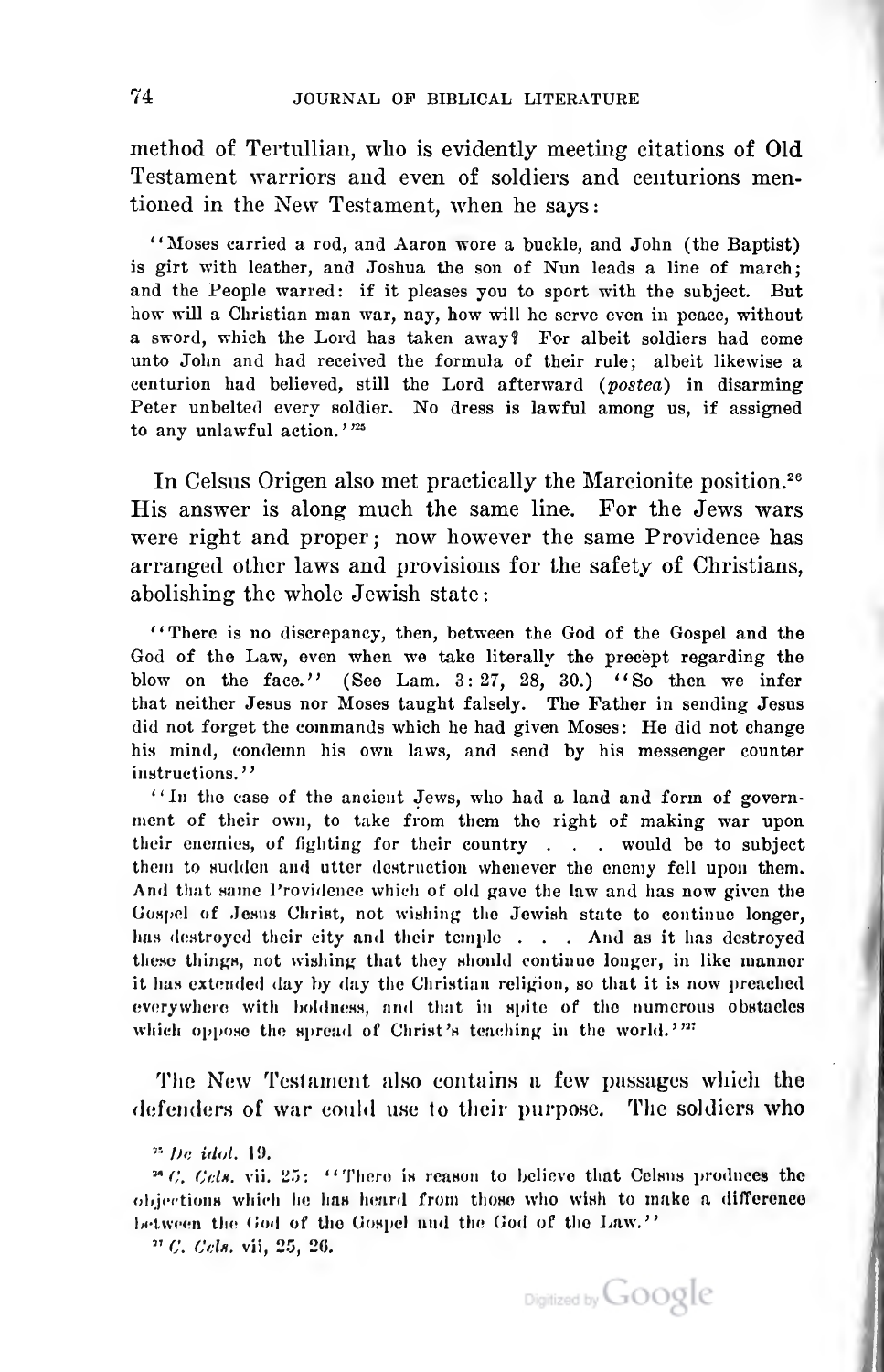interviewed John the Baptist and the centurion whom Jesus commended were mentioned by Tertullian in the passage just quoted. They have been used repeatedly since. Another passage is Christ's command to buy a sword.<sup>28</sup> It evidently caused no little difficulty to literalist interpreters of Scripture. Origen comments on it thus:

''If any looking to the letter and uot understanding the will of the word shall sell his bodily garment and buy a sword, taking the words of Christ contrary to his will, he shall perish; but concerning which sword he speaks, it is not proper hero to mention. ' *<sup>m</sup>*

The saying of Christ, "I came not to send peace but a sword,"30 when removed from its context could serve a similar purpose, but its true emphasis on sufferings undergone rather than inflicted evidently was too clearly realized in the persecutions of the early Church to permit of misunderstanding.<sup>31</sup>

Of eourse more far-fetched sanctions of war from the Scriptures were invented. One of these would be the argument from silence. Tertullian mentions those who did not share his opposition to the gladiatorial games, because the Scriptures did not plainly say in so many words, ''Thou shalt not attend the games."<sup>32</sup> The same argument could be used for war.<sup>33</sup>

## IV

The unpracticalness of the Christian position was vigorously urged by Celsus, the famous anti-Christian writer of the second century, and Origen deals with this point fully at the very close

- 
- 
- 

<sup>29</sup> In Matt. xix.<br><sup>30</sup> Mt. 10: 34.<br><sup>31</sup> Of. Tertull., *Ad. Marc.* iii. 14.<br><sup>32</sup> *De spectac.* 3.<br><sup>33</sup> As passages like the parable of the shepherd's sacrifice are used to-day to justify military force (Canon Wilson, *Hibbert Journal*, xiii, July 1915, pp. 839 ff.; H. E. Fosdick, *The Challenge of th e Present Crisis) ,* so in antiquity. Referring to such use of Zech. 9:16 Tertullian *(Adv. Marc.* iv. 39) says: ''And that you may not suppose that these predictions refer to such sufferings as await them from so many wars with foreigners, consider the nature (of the sufferings) . . . No one gives the name of sheep to those who fall in battle with arms in hand, and while repelling force with force; but only to those who are slain, yielding themselves up in their own place of duty with patience rather then fighting in self defense."

<sup>28</sup>Lk. 22 : 36.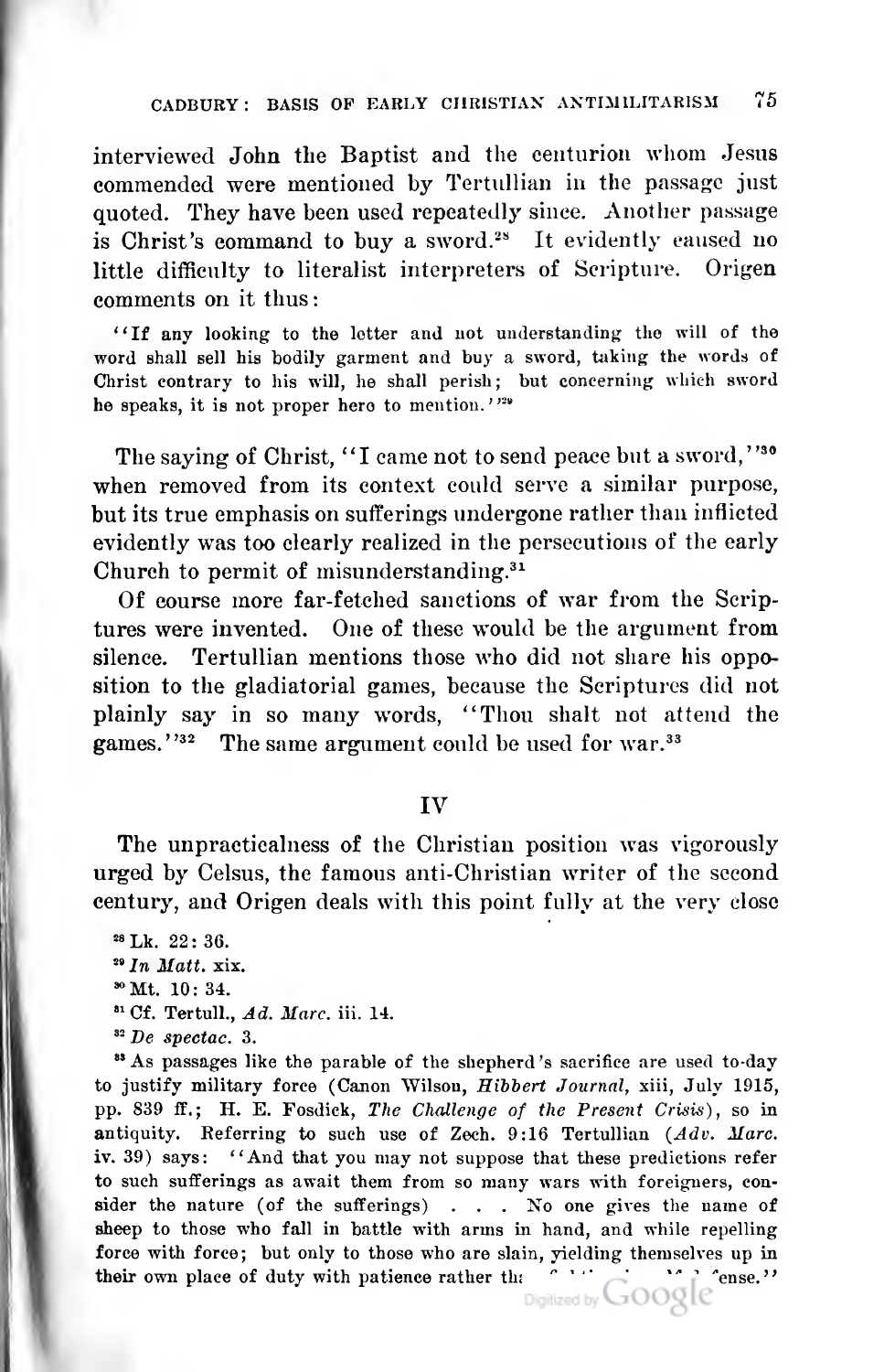of his great reply. Celsus evidently believed that civilization rests on force, and that kings rule by divine right, and he challenged the Christians with the question as to "what would happen if all the Romans were persuaded to adopt the principles of the Christians'' and show the same indifference to the military requirements of the government and the same refusal to worship the monarch. "For," he says, "if all were to do the same as you, there would be nothing to prevent his being left in utter solitude and desertion, and the affairs of the earth would fall into the hands of the wildest and most lawless barbarians; and then there would no longer remain among men any of the glory of your religion or of the true wisdom.''<sup>34</sup> To this Origen replies in part as follows :

"Would that all were to follow my example in rejecting the maxim of Homer, maintaining the divine origin of the kingdom, and observing the precept to honor the king! In these circumstances the king will not 'be left in utter solitude and desertion,' neither will 'the affairs of the world fall into the hands of the most impious and wild barbarians.' For if, in the words of Celsus, 'they do as I do,' then it is evident that even the barbarians, when they yield obedience to the word of God, will become most obedient to the law, and most humane; and every form of religion will bo destroyed except the religion of Christ which will alone prevail. And indeed it will one day triumph, as its principles take possession df the minds of men more and more every day.'<sup>135</sup>

### And again:

''But if all the Romans, according to the supposition of Celsus, embrace the Christian faith, they will when they pray overcome their enemies; or rather they will not war. at all, being guarded by that divine power which promised to save entire cities for the sake of fifty just persons. For men of God arc assuredly the salt of the earth: they preserve the order of the world; and society is held together as long as the salt is uncorrupted.''

Replying further to those whom Origen calls the "enemies of our faith who require us to bear arms for the commonwealth and to slay men," he writes:

"None fight better for the king than we do. Wo do not indeed fight under him, although he require it; but we fight in his behalf, forming a Kpccial army- nn army of piety- hy offering our prayers to God.''

 $*$  Origen, C. Cels. viii. 68. <sup>16</sup> *Ibid.* viii. 68.  $M$  *Jbid.* viii. 70.

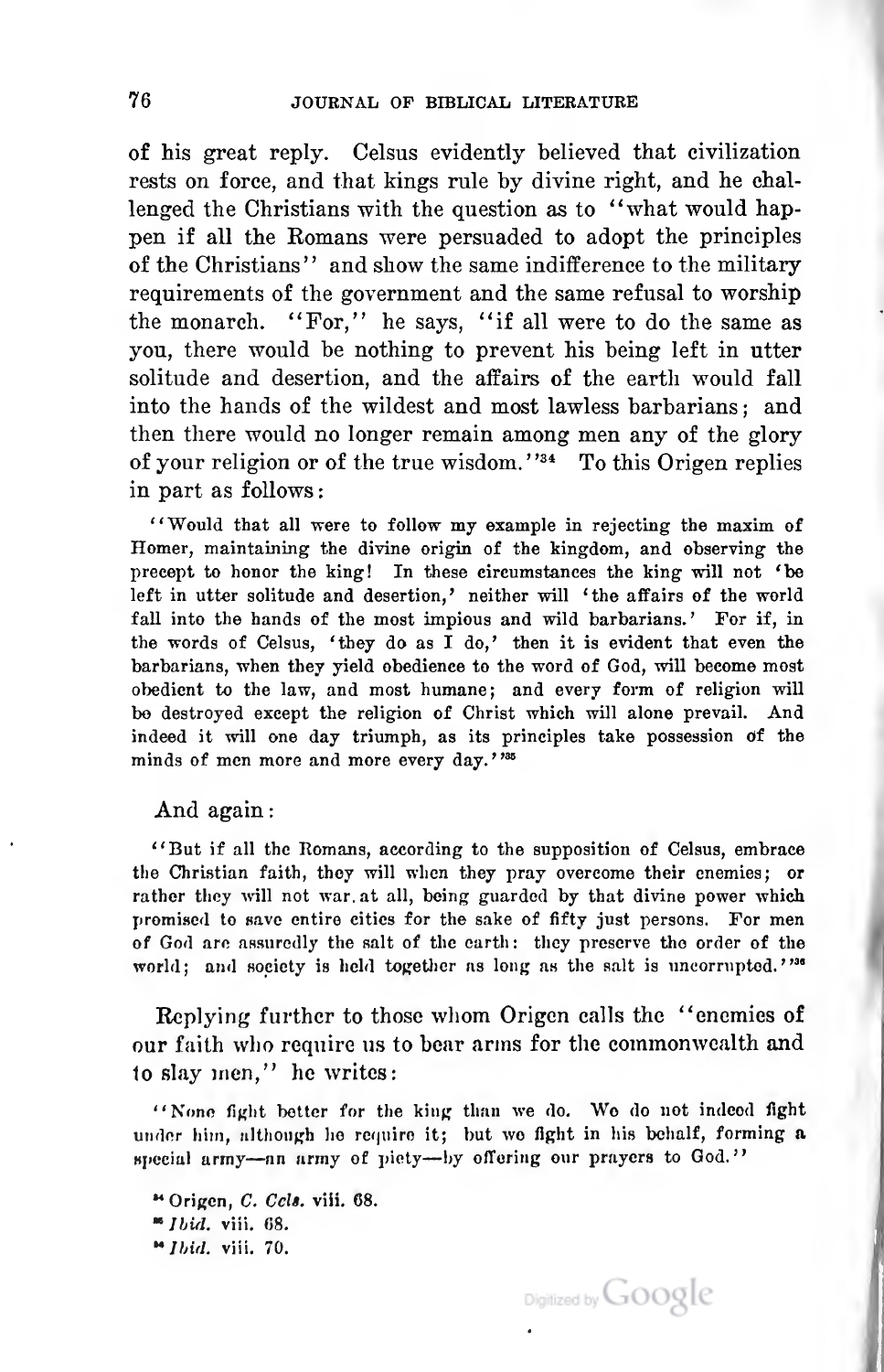# CADBURY: BASIS OF EARLY CHRISTIAN ANTIMILITARISM 77

"And if Celsus would have us lead armies in defence of our country, let him know that we do this too, and that not for the purpose of being seen by men, or vainglory. For 'in secret,' anu in our own hearts, there are prayers which ascend as from priests in behalf of our fellow citizens. And Christians are benefactors of their eountry more than others. For they train up citizens, and inculcate piety to the Supreme Being; and they promote those whose lives in the smallest cities have been good and worthy to a divine and heavenly city.'\*\*

Celsus also believed that wars were inevitable. Of the suggestion "that all the inhabitants of Asia, Europe and Africa, Greeks and barbarians, all to the uttermost ends of the earth, were to come under one law," he says, "Anyone who thinks this possible knows nothing.'' Origcn 's reply here is a brief statement of his faith in God and in men. The problem is not one of biological necessity, but it is a psychological or spiritual problem. He says: "We hold that in the mind there is no evil so strong that it may not be overcome by the Supreme Word and God.''as

The same objection is met repeatedly with the answer from experience. In the first place, the Christians themselves had illustrated the possibility of freeing frail human characters from all the seeds of war. Their own transformation is their greatest evidence. Justin writes:

"We who hated and destroyed one another and on account of their different manners would not live with men of a different tribe, now, since the coming of Christ, live familiarly with them, and pray for our enemies, and endeavor to persuade those who hate us unjustly to live conformably to the good precepts of Christ.'<sup>739</sup>

''And we who formerly used to murder one another, do not only now refrain from making war upon our enemies, but also, that we may not lie or deceive our examiners, willingly die confessing Christ."<sup>140</sup>

Even the lowest classes of society, according to Athenagoras, had proved such conversions were genuine and possible :

"Among us you will find (even) uneducated persons and artisans, and old women, who if they are unable in words to prove the benefit of our doctrine, yet by their deeds exhibit the benefit arising from their persuasion of its truth; they do not rehearse speeches, but exhibit good works;

<sup>87</sup> *Ibid.* viii. 73, 74. <sup>38</sup> *Ibid.* viii. 72.<br><sup>39</sup> I *A* pol. 14. .., *Ibid.* 39; ef. *Dial.* 110.

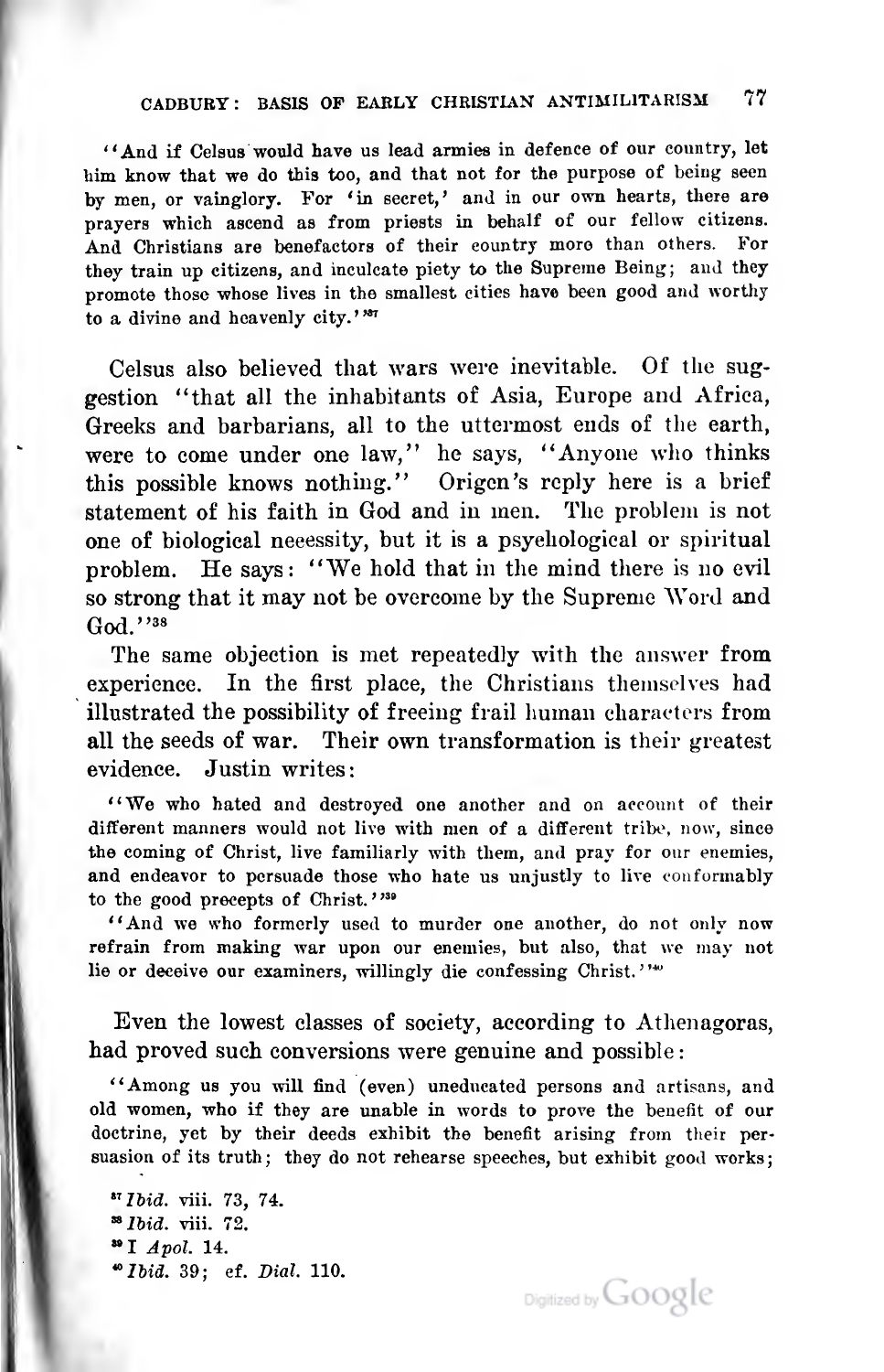when struck, they do not strike again; when robbed, they do 'not go to law; they .give to those that ask of them, and love their neighbors as themselves.''<sup>41</sup>

In the second place the Christians in arguing that wars were not inevitable pointed to the general growth of peace in the empire. Transformation was not merely attested in a few cases. According to the Christians the cases had been so numerous as to affect the whole average of society and to be already reducing the spirit and influence of militarism. · Irenaeus says:

" The law of liberty, that is, the word of God, preached by the apostles throughout all the earth, caused such a change in the state of things, that these nations did form the swords and war lances into plowshares, and changed them into pruninghooks for reaping the corn, that is, into instruments for peaceful purposes, and that they are now unaccustomed to fighting, but when smitten offer also the other cheek." $\mu$ 

' 'It is,'' says Tertullian, to the emperors, ''the immense number of Christians which makes your enemies so few-almost all the inhabitants of your various cities being followers of Christ.''43 Arnobius not only makes the same statement but draws a lesson from it:

" It would not be difficult to prove that after the name of Christ was heard in the world, not only were [wars] not increased, but they were even in a great measure diminished by the restraining of furious passions. For since we, a numerous band of men as we are, have learned from his teaching and his laws that evil ought not to be requited with evil, that it is better to suffer wrong than to inflict it-that we should rather shed our own blood than stain our hands and our consciences with that of another,-an ungrateful world is now for a long period enjoying a benefit from Christ, inasmuch as by his means the rage of savage ferocity has been softened, and has begun to withhold hostile hands from the blood of a fellow creature.''<br>''But if all, without exception, who feel that they are men not in form

of body, but in power of reason, would lend an ear for a little to his salutary and penceful rules, and would not, in tho prido and arrogance of enlightemnent, trust to their own senses rather than to his admonitions, the whole world, having turned the use of steel into more peaceful occupations, would now be living in the most placid tranquility and would unite in blessed harmony, maintaining inviolate the sanctity of treaties.'"

Digitized by Google

 $4$  Suppl. 11.  $42$  Adv. haeres. iv. 34, 4.  $^4$  A pol. 37.  $"Adv.$  Gentes, I. 6.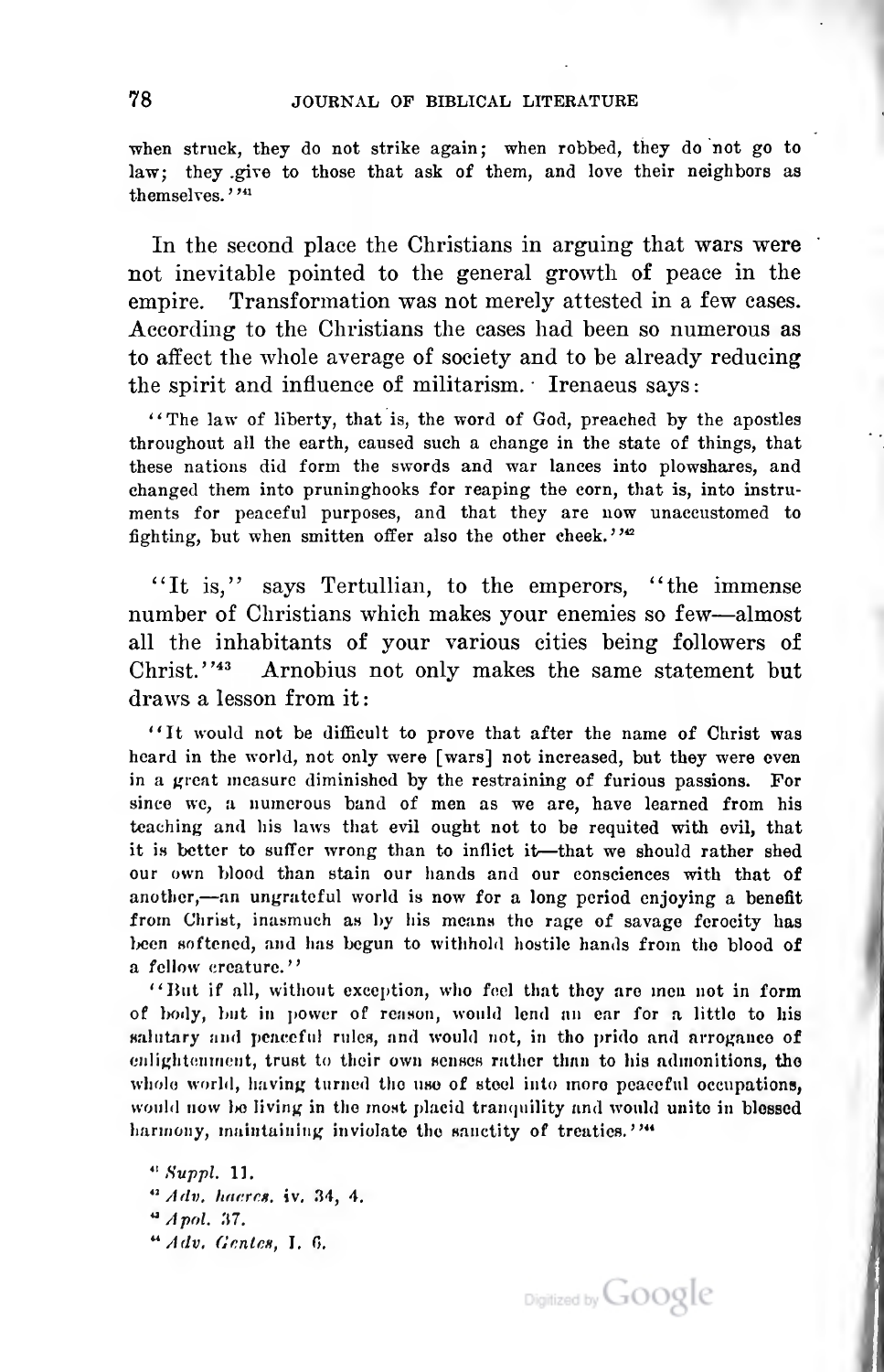### CADBURY: BASIS OF EARLY CHRISTIAN ANTIMILITARISM 79

In fact according to Origen the whole Roman empire was a league of nations divinely planned for the elimination of international war:

"In the days of Jesus, righteousness arose and fulness of peace; it began with his birth. God prepared the nations for his teachings, by causing the Roman emperor to rule over all the world; there was no longer to be a plurality of kingdoms, else would the nations have been strangers to one another, and so the apostles would have found it harder to carry out the task laid on them by Jesus, when he said, Go and teach all nations. It is well known that the birth of Jesus took place in the reign of Augustus, who fused and federated the numerous peoples upon the earth into a single empire. A plurality of kingdoms would have been an obstacle to tho spread of the doctrine of Jesus throughout all the world, not merely for the reasons already mentioned, but also because the nations would in that event have been obliged to go to war in defence of their native lands . . . How then could this doctrine of peace, which does not even permit vengeance upon an enemy, have prevailed throughout the world, had not the circumstanees of the world passed everywhere into the milder phase at the advent of Jesus.''<sup>45</sup>

While claiming that the elimination of war was a human possibility, the Christians did not fail to appreciate that their standards were both new and difficult. The thought of revenge is instinctive and the limitation of good will to those who love us is natural and universal. As Christ said, Even sinners do good to those that do good to them.

''Our religion,'' says Tertullian, ''commands us to love even our enemies, and to pray for those who persecute us, aiming at a perfection all its own, and seeking in its disciples something of a higher type than the commonplace goodness of the world. For all love those who love them; it is peculiar to Christians alone to love those who hate them."<sup>146</sup> And elsewhere, he declares, ''Christ plainly teaches a new kind of patience, when he actually prohibits the reprisals which the creator permitted in requiring an eye for an eye and a tooth for a tooth."<sup>47</sup> And again, ''God certainly forbids us to hate even with a reason for our hating; for he commands us to love our enemies."<sup>48</sup>

411 Origen, *C. Gels.* ii. 30 (quoted from Harnack, *Mission and Expansion of Christianity,* i. 20).

- *n* .Adv. *Marc.* iv. 16.
- *44 De spectac.* 16.

Digitized by  $Google$ 

*<sup>44</sup> Ad Scap.* 1.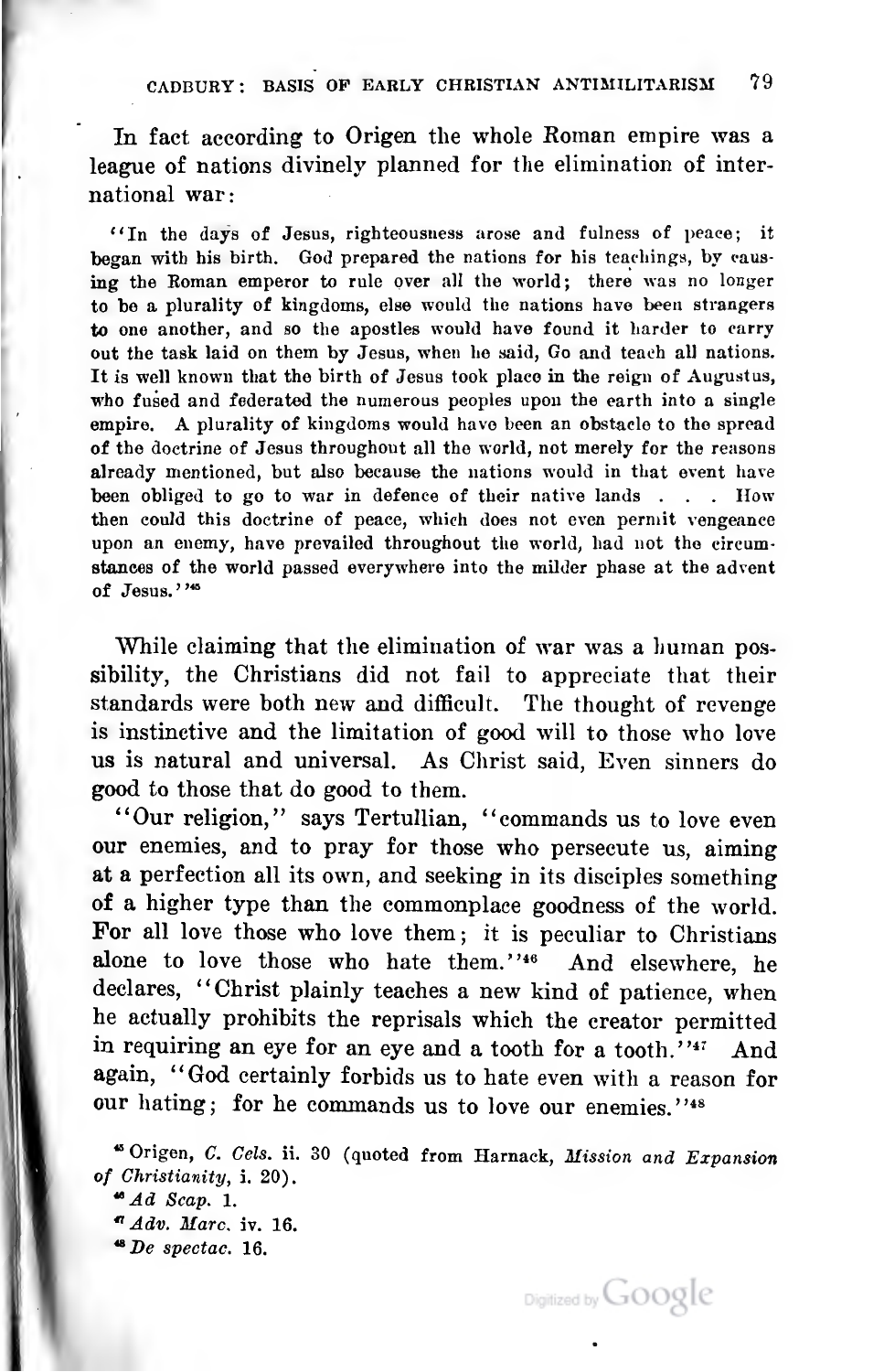Another charge made against the Christians was that of disloyalty. This applied not only to their pacifism but to their whole opposition to idolatry and to participation in civil duties. In spite of Paul's words about obedience to rulers and Jesus' famous saying about rendering to Caesar the things that are Caesar's, they did not interpret their duty as being unqualified obedience to the emperor-whether he was right, or whether he was wrong. For, as Tertullian puts it, "if all things are Caesar's, what will belong to God?''<sup>49</sup> The precepts of loyalty to state they applied only to cases where conscience showed no conflict with loyalty to God. In other cases they preferred to obey God rather than men,<sup>50</sup> and to take the consequences.

The plea of national patriotism Lactantius meets fairly and squarely. Referring to the saying of a pagan writer, "Reckon the interests of our country as having the first place,'' he writes:

''"'hen the concord of men is taken away, virtue has no existence at all; for what are the interests of our country but the inconveniences of another state or nation? That is, to extend the boundaries which are violently taken from others, to increase the power of the state, to improve the revenues---all which things are not virtues but the overthrowing of virtues. For, in the first place, the union of human society is taken away, the abstaining from the property of another is taken away; lastly justice itself is taken away, which is unable to bear the tearing asunder of the human race, and wherever arms have glittered, must be banished and exterminated from thence. This saying of Cicero is true: 'But they who say that regard is to be had to citizens but that it is not to be had to foreigners, these destroy the common society of the human race; and when this is removed, beneficence, liberality, kindness and justice are entirely taken away.' For how can a man be just who injures, who hates, who despoils, who puts to death? Yet they who strive to be serviceable to their country do all these things; for they are ignorant of what this being serviceable is, who think nothing useful, nothing advantageous, but that which can be held by the hand; and this alone cannot be held, because it may be snatched away.

"Whoever then has gained for his country these 'goods,' that is, who by the overthrow of cities and the destruction of nations has filled the treasury with money, and has taken lands and enriched his countrymenhe is extolled with praises to the henven; in him there is said to be the greatest and perfect virtue. And this is the error not only of the people and the ignorant, but also of philosophers, who even givo precepts for injustice, lest folly and wickedness should be wanting in discipline and

.., *I* Jc *idol.* l !J.

" Ac. 5: 29; Orig. C. Cels. viii. 26; Tertull. *Apol.* 45: Deum non procon- $\mu$ ulem timentes. Of such views Celsus *(apud Orig., op. cit., viii. 2)* says, "This is the language of sedition, and is only used by those who separate themselves and stand abof from all human society."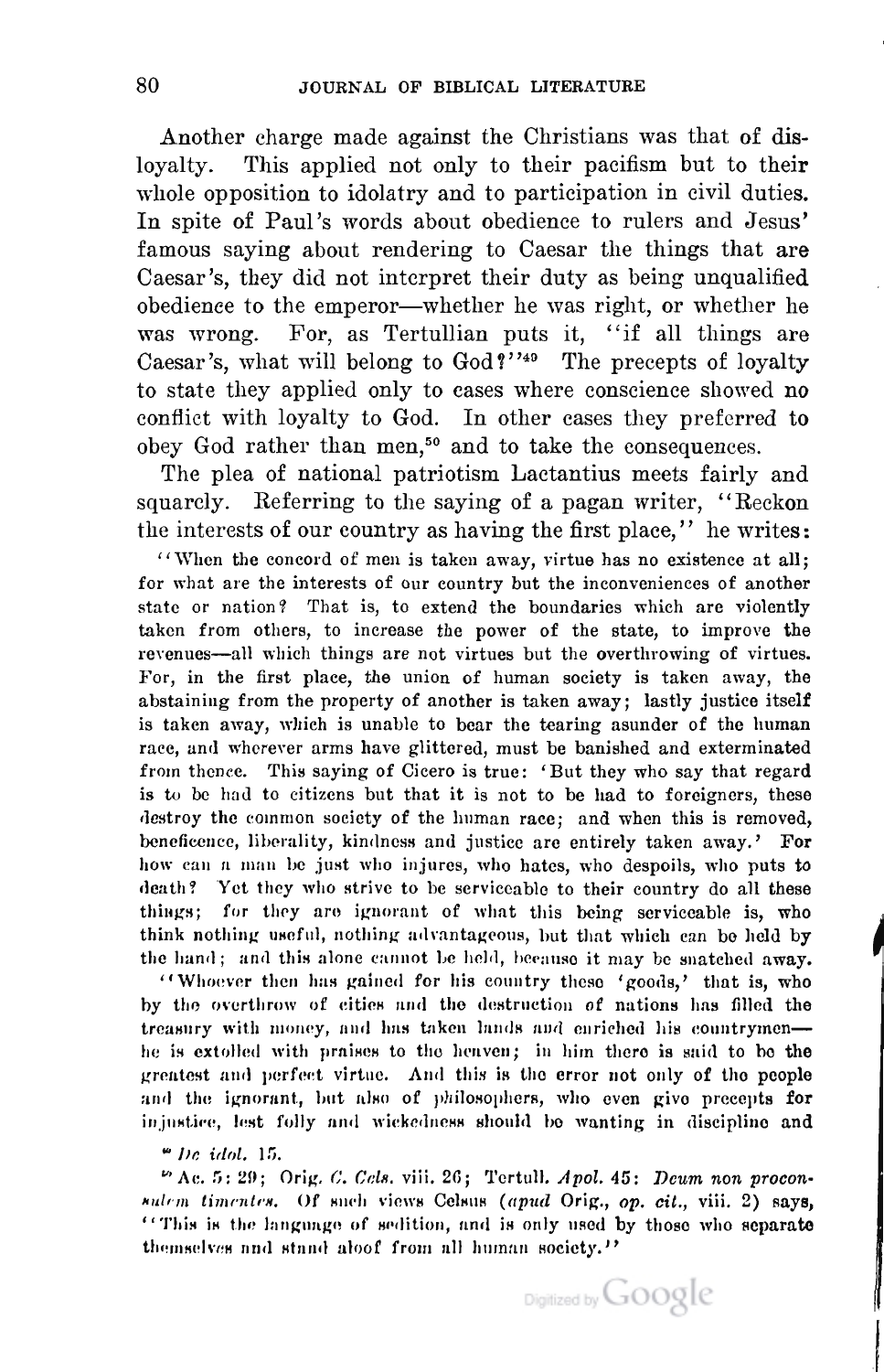authority. Therefore, where they are speaking of the duties relating to warfare, all that discourse is accommodated neither to justice nor to true virtue.''<sup>51</sup>

Thus Laetantius challenges that materialistic and militaristic philosophy that interprets national interest in terms of so-called "military necessity."

Even the plea of justice in retaliation or self-defense was heard and answered by the Christians. Laetantius says: ''It is not less the part of a bad man to return an injury than to inflict it  $\ldots$ . For he who endeavors to return an injury, desires to imitate the very person by whom he has been injured."<sup>52</sup> "In evil doing," says Tertullian, "there is no account taken of order nor does place separate what similarity conjoins."<sup>53</sup> "It is not enough," writes Athenagoras, "to be just-for justice is to return like for like-but it is incumbent on us to be good and patient of evil.''<sup>54</sup>

v

In treating now the reasons for the Christians' opposition to war considerations of space prevent any elaborate examination of those objections which were not to war itself but to its accessories. Its objectionable associations were numerous and serious. They are well summed up in Harnack's list, which after naming as the first objection which military service presented to early Christians that it was war service and that Christianity rejected entirely war and bloodshed, adds the following:

2. The officers had occasionally to pronounce capital sentences, and the common soldiers had to perform all that was ordered them.

3. The unconditional military oath conflicted with the unconditional obligation to God.

4. The emperor worship nowhere was more prominent than in the army and was almost unavoidable for each individual soldier.

5. The officers had to offer sacrifice, and the common sohliers had to participate in it.

6. The military standards seemed heathen *sacra;* honoring them was therefore like idolatry. Likewise the military honors (the chaplet, ete.) appeared idolatrous.

 $1$  vi. 6.  $52$  vi. 18. <sup>53</sup> *De patientia*, 10.<br><sup>54</sup> *Suppl.* 34.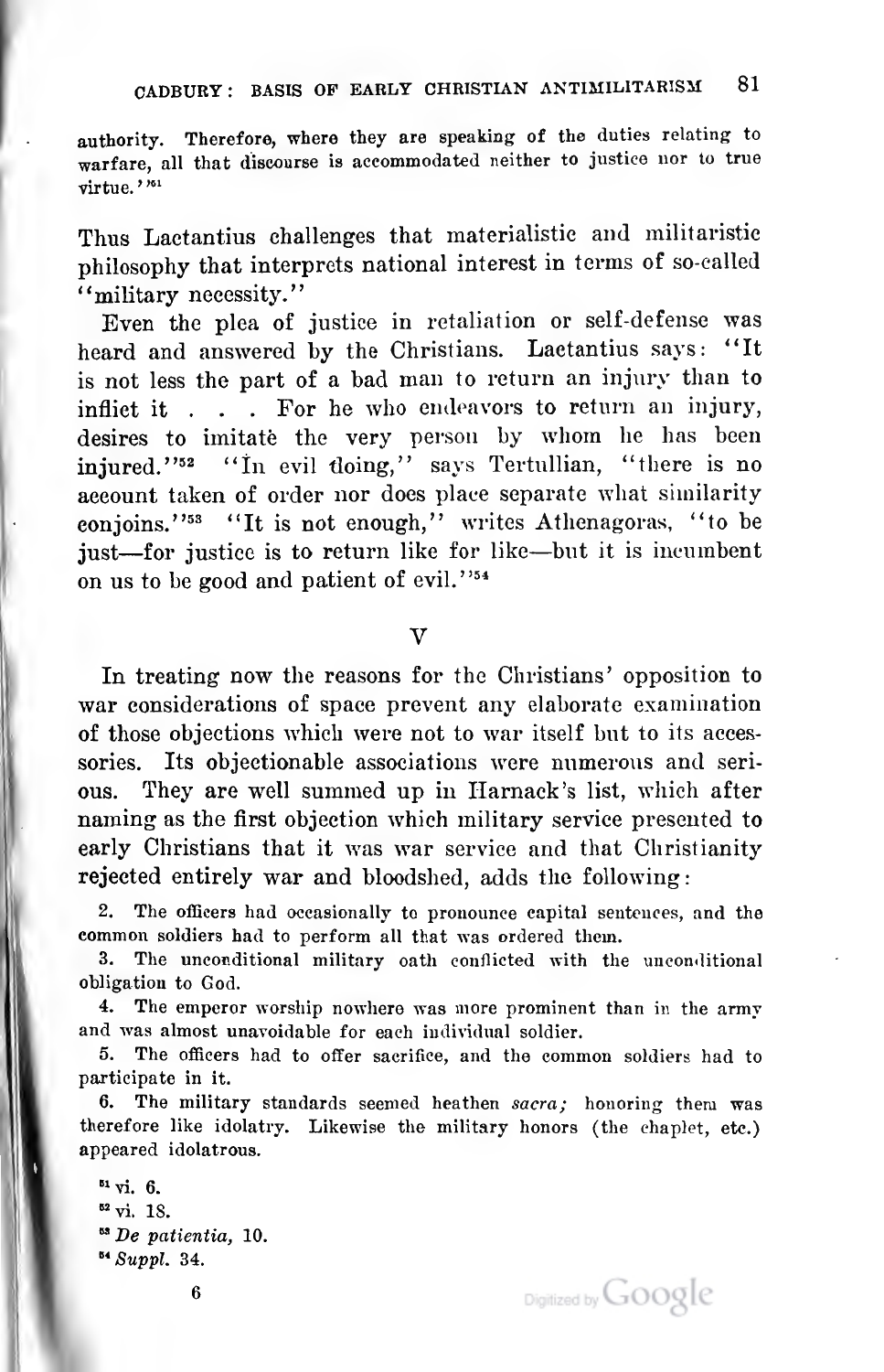7. The conduct of soldiers in peace (extortion, lack of restraint, etc.) was opposed to Christian ethics.

8. Also the traditional rough play and jests in the army (the Mime in the army, etc.) were offensive in themselves and were associated in part with idolatry and heathen festivals.<sup>55</sup>

The first ground for Christian opposition to war itself was the very obvious likeness of war to murder. Not only the commandment of the decalogue but the universal conscience of mankind was the ground on which the early Christians based this objection.56 The current bimetallism of morals which condoned wholesale slaughter, but condemned individual murder, was frequently commented on. "The whole world," writes Cyprian to Donatus, "is wet with mutual blood, and murder, which, in the case of an individual, is admitted to be a crime, is called a virtue when it is committed wholesale. Impunity is claimed for the wicked deeds, not on the plea that they are guiltless, but because the cruelty is perpetrated on a grand scale."<sup>57</sup> Lactantius says: ''If anyone has slain a single man he is regarded as contaminated and wicked, nor do they think it lawful for him to be admitted to this earthly abode of the gods (i. e. the temples). But he who has slaughtered countless thousands of men, has inundated plains with blood and infected rivers, is not only admitted to the temple but even into heaven. If this is the virtue that renders us immortal,'' declares Lactantius, ''I for my part should prefer to die, rather than to become the cause of destruction to as many as possible."<sup>58</sup> And again:

''When God forbids us to kill, he not only prohibits us from open violence, which is not allowed even by tho public laws, but he warns us against the compulsion of those things which are esteemed lawful among men. Therefore, with regard to this precept of God, there ought to be no exception at all; but that it is always unlawful to put a man to death whom God willed to be a sacred animal.' 100

Another cause of early Christian pacifism was their strong sense of brotherhood, not with their fellows only but with

<sup>16</sup> Militia Christi, pp. 46 ff.

"The association of war and murder is found as early as the Epistle of James  $(4: 1, 2)$  and the address of Tatian to the Greeks  $(10):$  "You wish to make war, and you take Apollo, the counsellor of murder."

 $A$ d Donatum, 6.

 $41.18.$  $"vi. 20.$ 

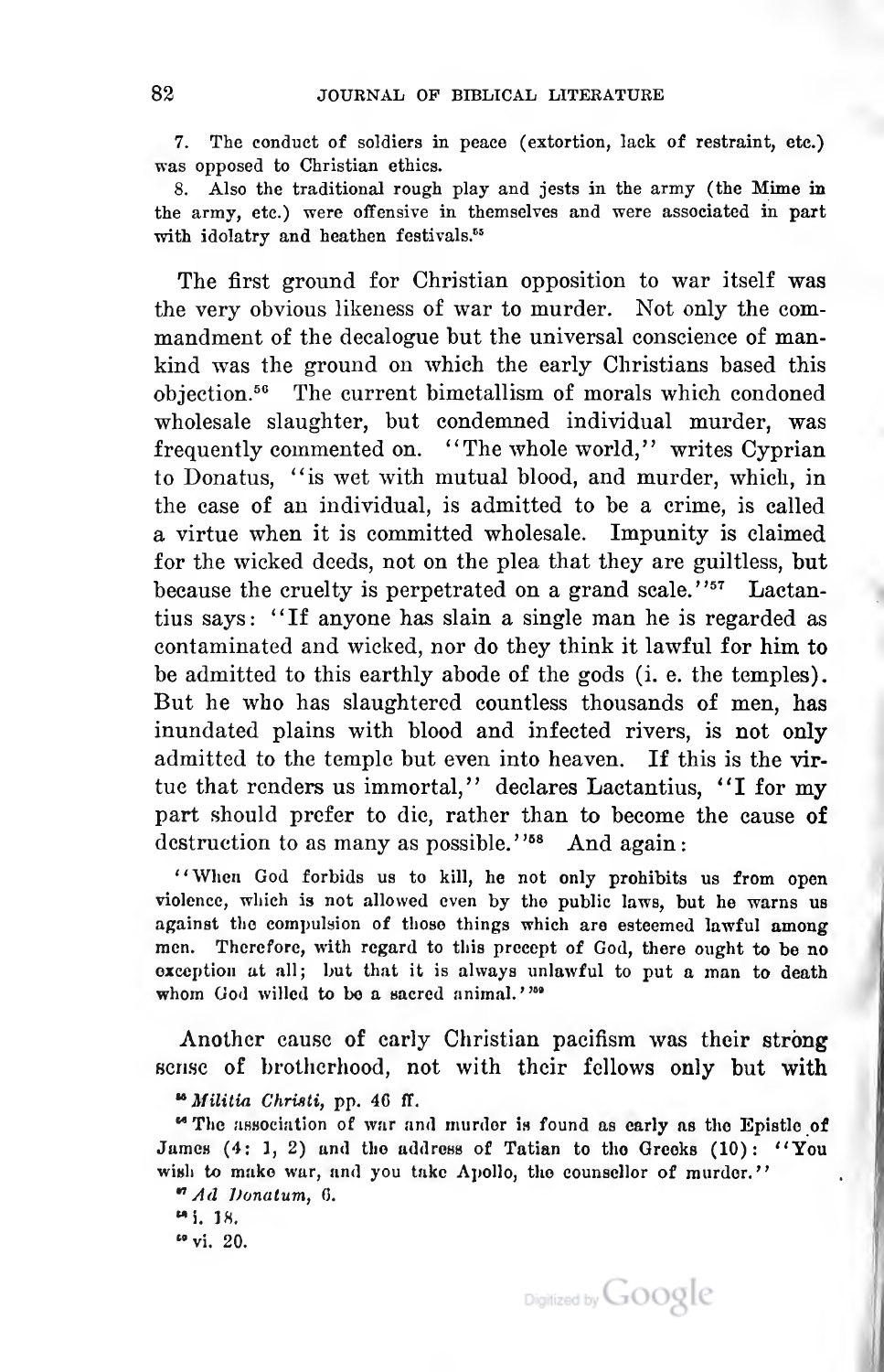foreigners and aliens. They rose above national divisions.  $"We$ acknowledge,'' writes Tertullian, '' one all-embracing commonwealth.- the world."<sup>60</sup> The *Letter to Diognetus* says:

''Christians are not distinguished from the rest of mankind either in locality or in speech or in customs. For they dwell not somewhere in cities of their own, neither do they use some different language, nor practice an extraordinary manner of life . . They dwell in their own countries, but only as sojourners. They bear their share in all things as citizens, aud they endure all hardships as strangers. Every foreign country is a fatherland to them, and every fatherland is foreign.''<sup>841</sup>

This cosmopolitanism had in the Christian Church a deep religious basis. It was the fatherhood of God and the brotherhood of man. In Christ, declares Paul, there is no difference. .And the philosophic democracy of his sermon at Athens rings out again in such a passage as this from Lactantius:

''For if we all derive our origin from one man whom God created, we are plainly of one blood: and therefore it must be considered the greatest wickedness to hate a man, even though guilty. On which account God has enjoined that enmities are never to be contracted by us, but that they are always to be removed, so that we soothe those who are our enemies, by reminding them of their relationship. Likewise if we are all inspired and animated by one God, what else are we than brothersf And, indeed, the more closely united, because we are united in soul rather than in body. Accordingly Lucretius does not err when he says : In short we are all sprung from a heavenly seed--all have that same father. Therefore, they are to be accounted as savage beasts who injure man; who in opposition to every law and right of human nature, plunder, torture, slay and banish. On account of this relationship of brotherhood, God teaches us never to do evil, but always good.' $^{\prime\prime\prime\prime\prime}$ 

Tertullian in one of the few passages where pacifists appeal to sentiment reminds the soldier of what his victory means :

"Is the laurel of triumph made of leaves, or of corpses f Is it adorned with ribbons or with tombs? Is it bedewed with ointments or with the tears of wives and mothers?--it may be of some Christians too; for Christ is also among the barbarians.' <sup>163</sup>

A further ground of antimilitarism was practical. The Christians were well aware of the relative inefficiency of the methods

 $^{\bullet\bullet}$  Apol. 38. 81 *c.* 5. <sup>62</sup> vi. 10.<br><sup>63</sup> De corona, 12.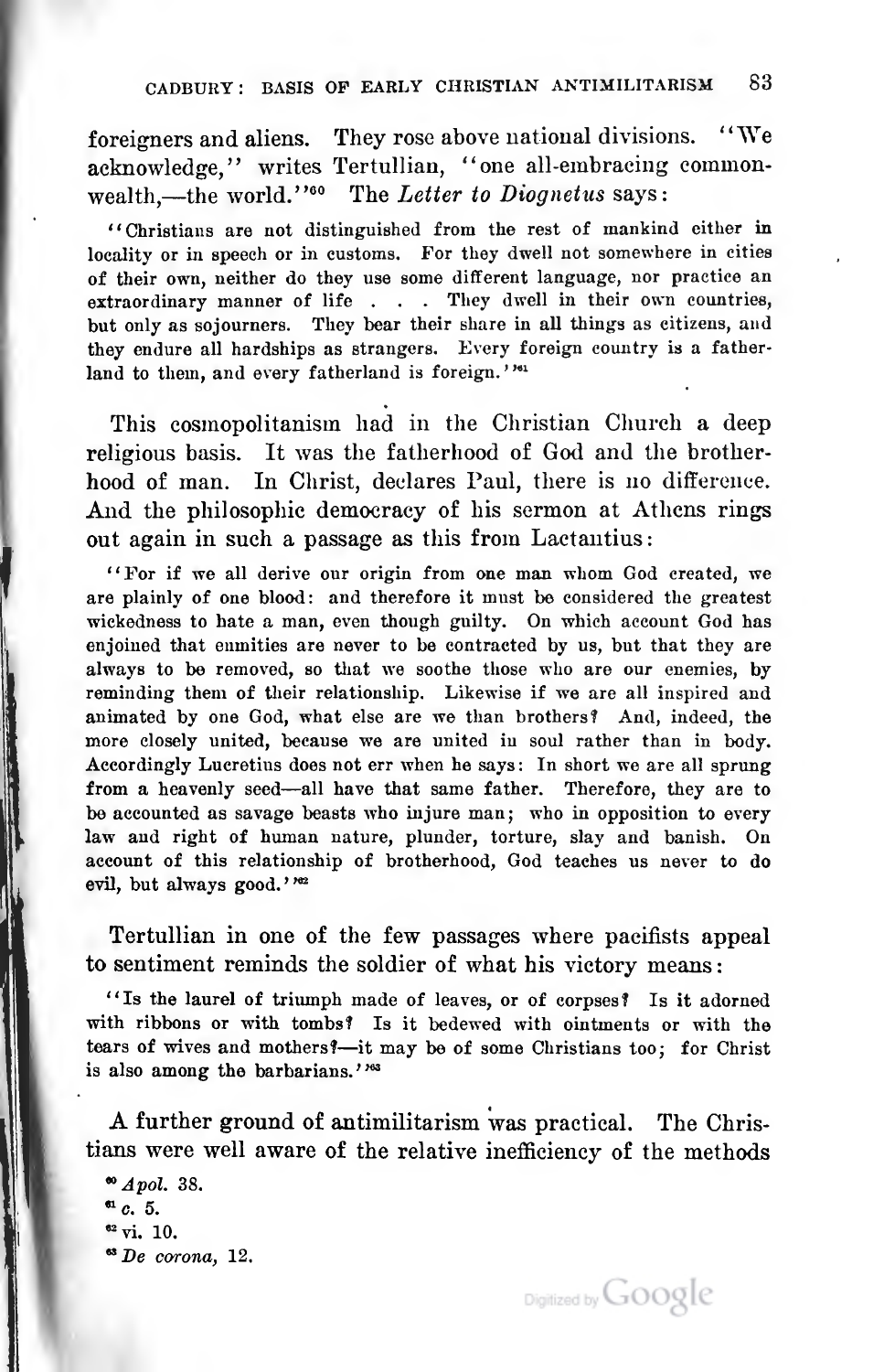of force. This was clear to them from experience in personal relations-a doctrine that they inherited from the Stoics and even Socrates.<sup>64</sup> and particularly from their own special experience in persecution.

In many passages Lactantius expounds the futility of force and the invincibility of non-resistance and good will. "Be not overcome of evil, but overcome evil with good,'' is the burden of his message. He says:

"Let us suppose that this duty of defending the goods belongs only to the good man. Yet to undertake it is easy; to fulfil it is difficult: because, when you have committed yourself to a contest and an encounter, the victory is placed at the disposal of God, not in your own power. And for the most part the wicked are more powerful both in number and in combination than the good, so that it is not so much virtue which is necessary to overcome them as good fortune. Is anyone ignorant how often the better and the juster side has been overcome?"<sup>56</sup>

"If yon meet injustice with patience . . it will immediately be extinguished as though you should pour water upon a fire. But if that injustice which provokes opposition has met with impatience equal to itself, as though overspread with oil, it will excite so great a conflagration that no stream can extinguish it but only the shedding of blood.''<sup>66</sup>

''Therefore it is not the part of a wise and good man to wish to contend, since to conquer is not in our power and every contest is doubtful, but it is the part of a wise and excellent man not to wish to remove his adversary, which cannot be done without guilt and danger, but to put an end to the contest itself, which may be done with advantage and with justice.''<sup>07</sup>

Especially striking is the statement Lactantius makes about spreading religious ideas by force; for he evidently recognized that the more just and noble and spiritual are the ideals which we would maintaiu and defend, the more the usc of force not only fails to spread them to others but even denies and destroys them in ourselves. \Vriting of the teachers of non-Christian philosophy, he says:

"There is no occasion for violence and injury, for religion can not be imposed by force; the matter must be carried on by words rather than by blows, that the will may be affected. Let them unsheathe the weapon of their intellect; if their system is true, let it be asserted. . . . For they  $\cdot$ are aware that there is nothing among men more excellent than religion, and that this ought to be defended with the whole of our power; but as

<sup>~&#</sup>x27;Kg. Xm1., *Mr:m.* J. 2. 10.

 $M$  vi.  $6$ .

<sup>&</sup>quot;"vi. lH.

 $n$  vi. 18.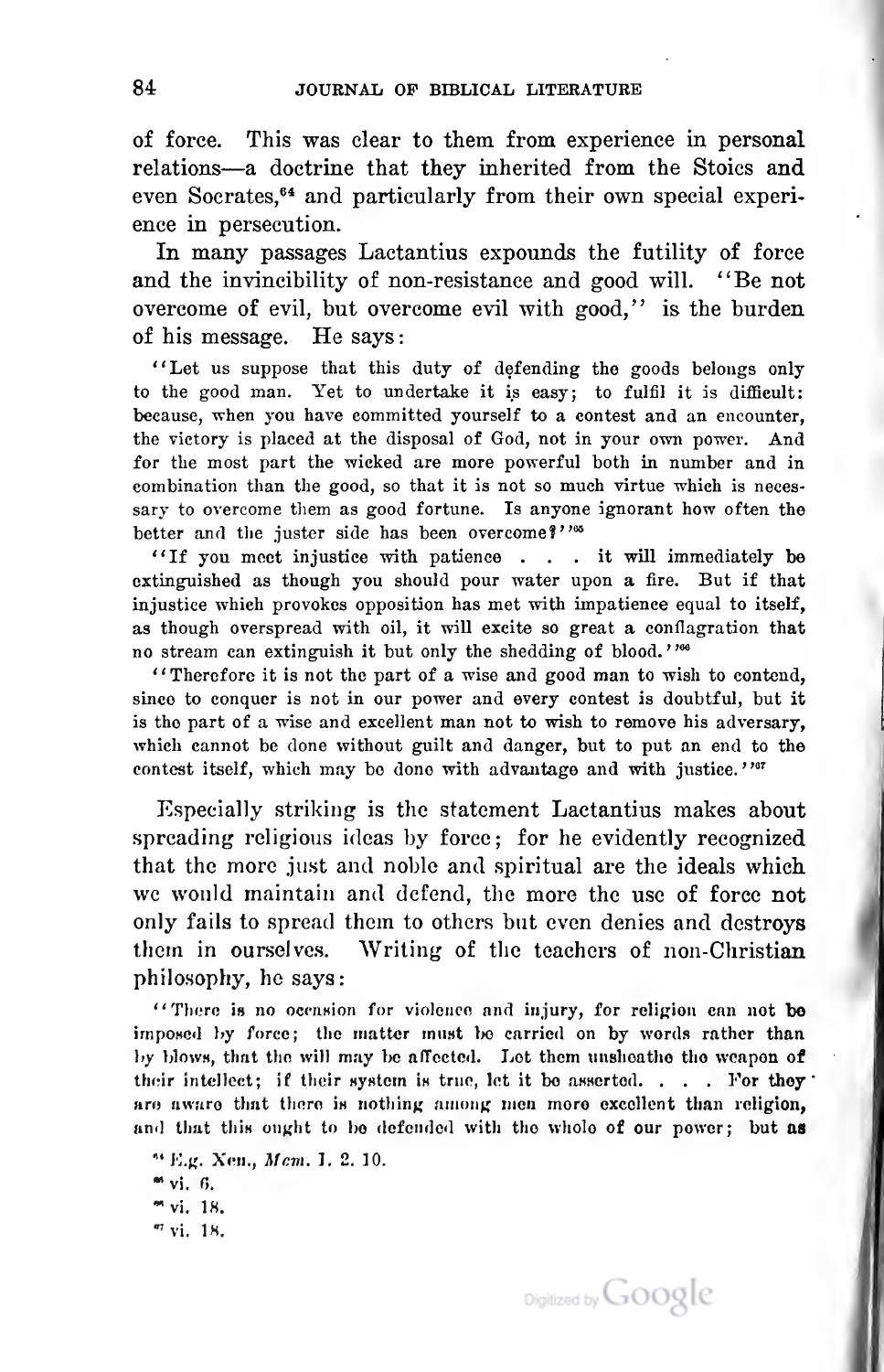#### CADBURY: BASIS OF EARLY CHRISTIAN ANTIMILITARISM 85

they are deceived in the matter of the religion itself, so also are they in the manner of its defense. For religion is to be defended, not by putting to death, but by dying; not by cruelty, but by patient endurance; not by guilt, but by good faith; for the former belong to evils, but the latter to goods; and it is necessary for that which is good to have place in religion, and not that which is evil. For if you wish to defend religion by bloodshed, and by tortures, and by guilt, it will no longer be defended, but will be polluted and profaned. For nothing is so much a matter of free will as religion.''<sup>66</sup>

But to prove the effectiveness of their doctrine of collective non-resistance and to meet the objections of all who called it unpractical, the Christians had the best argument in their own experience. When they were few, they did not fear annihilation but rather throve under persecution, and when they became numerous and able to resist they still found the same to be true.

"It is evident," writes Justin in the second century, "that no one can terrify or subdue us who have believed in Jesus over all the world, ... but the more such things (persecutions and deaths) happen to us, the more do others and in larger numbers become faithful, and worshippers of God through the name of Jesus.""

### Cyprian writes:

"The adversary (persecution, or the persecutor) had leapt forth to disturb the camp of Christ with violent terror . . but he perceived that the soldiers of Christ are now watching, and stand sober and armed for the battle; that they cannot be conquered, but that they can die; and that by this very fact they are invincible, that they do not fear death; that they do not in turn assail their assailants, since it is not lawful for the innocent even to kill the guilty; but they readily deliver up both their lives and their blood.'"

#### And Origen says:

"Since it was the purpose of God that the nations should receive the benefits of Christ's teaching, all the devices of men against Christians have been brought to nought; for the more that kings and rulers and peoples have persecuted them everywhere the more have they increased in number and grown in strength.'"1

From its very beginning Christianity had been the assurance of an idealist minority. Jesus himself had lived and died for

es v. 20.  $\bullet$  Dial. 110.  $E_{p.}$  56. 2. *11* C. Gels. vii. 26.

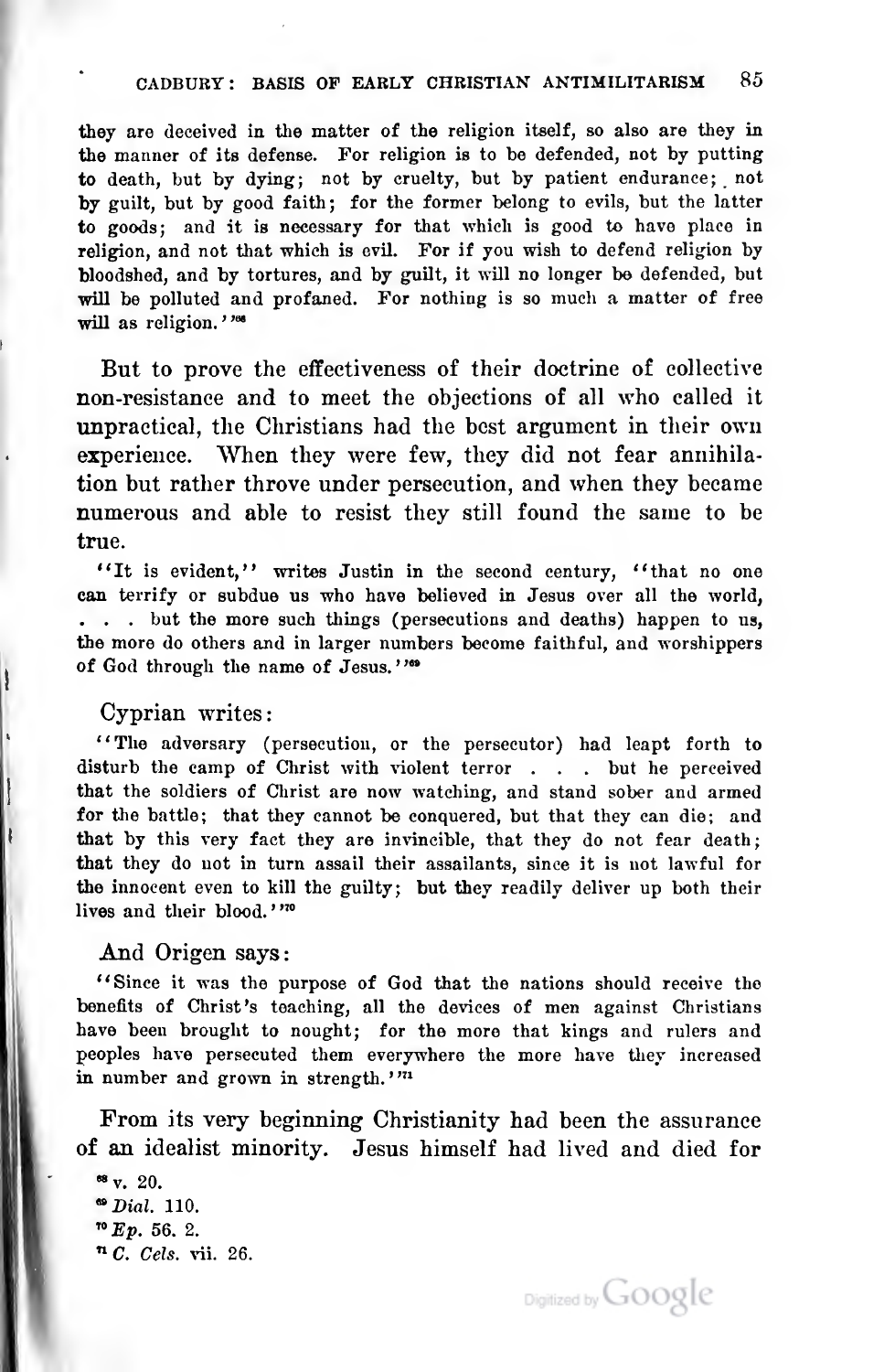ideals that few could understand. When tempted to rely on political or military force he sternly refused, and died apparently in hopeless defeat. His followers were outnumbered and hated. Their standards of conduct seemed too ideal and unpractical, yet they had the courage to live them out in a world not ready to receive them. The inner and outer promptings to compromise they refused to obey and became to a striking extent an oasis of righteousness and peace in a world of iniquity and discord. And however unpractical their pacific and ideal method may have seemed to their contemporaries, few would venture to assert that it had not been justified.

While the success of this method was not so patent to them as it is to us in the light of a longer historical perspective, there can be no doubt that in their patient endurance of persecution they were not merely taking counsel of their fears. They were aware of the moral power and influence of unflinching passive resistance. ''And I, if I be lifted up, shall draw all men unto me,'' was the experience of their founder. The blood of the martyrs is indeed the seed of the church. As Tertullian says, ''Dying we conquer. The moment we are crushed, that moment we go forth victorious."<sup>72</sup>

#### VI

An important basis of the early Christian renunciation of warfare was in the sayings of Jesus. The familiar proof texts of non-resistance, of love of enemies, appeared plain and indisputable arguments to literalists and to many Christians who though not bound by literal texts believed these texts expressed the true standards of Christ's conduct. They did not regard them merely as counsels of perfection, nor as unpractical ideals, nor as standards for persoual conduct as contrasted with national policy. Military efficiency requires actual killing. How can one love his enemies as Christ commanded and at the same time strive to destroy them! "In disarming Peter," says Tertullian, "Christ unbelted every soldier."

But the early Christians had more than a few literal sayings of Jesus to depend on. The whole spirit of his teaching appeared to them as of the same tenor and temper as the non-resistance

 $12$  A pol.  $50$ .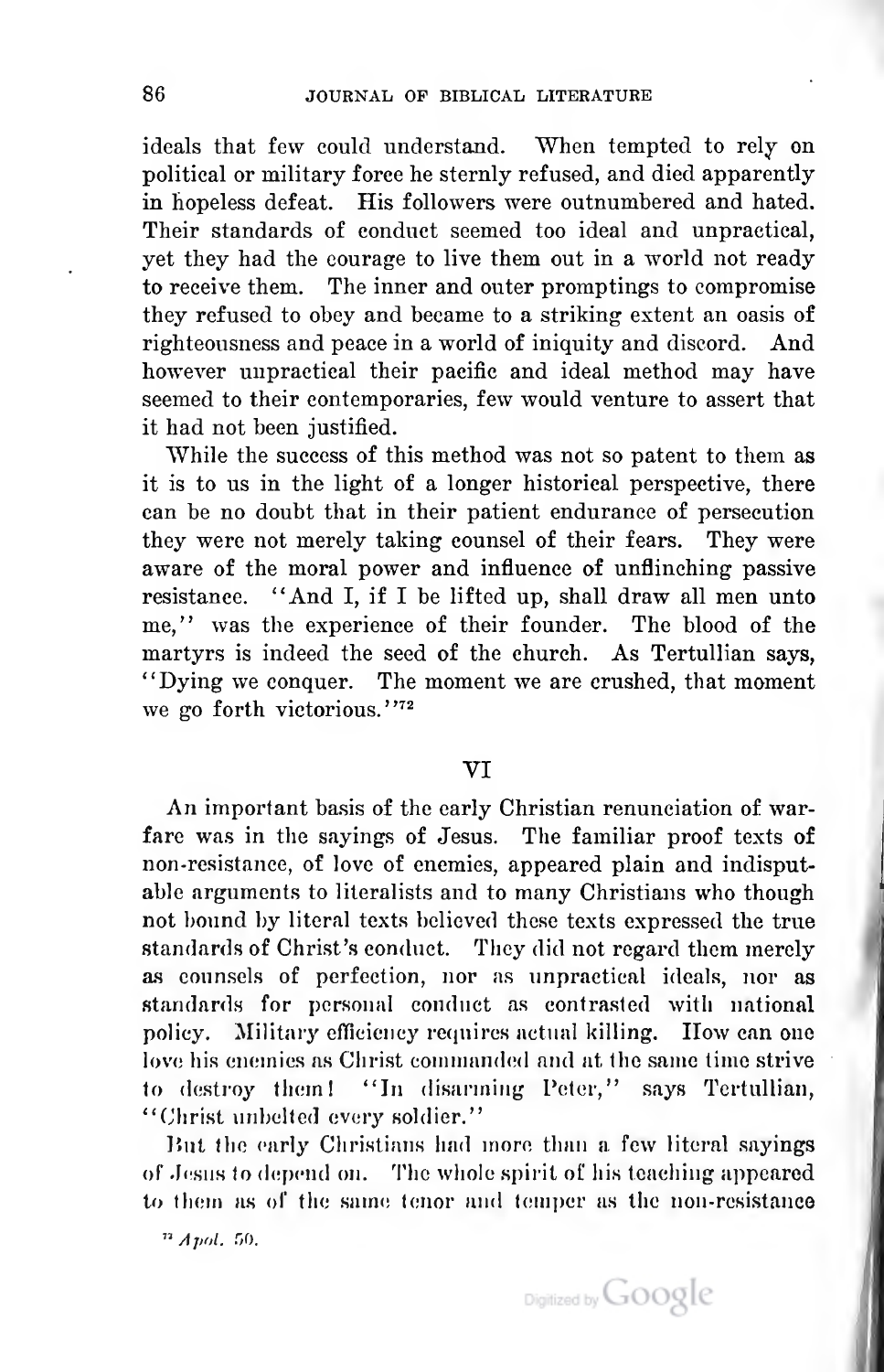$\mathbb{N}$ 

which he commanded. There is clear and decisive evidence of the emphasis which the early Church placed on this phase of his teaching and character in the writings of the second century. It is here probably that the fundamental basis of early Christian antimilitarism is to be found,-in the almost unconscious influence of certain pacific qualities in Christ's character, and in the conscious effort to secure these traits in themselves and to make them fundamental in their conception of God. Beneath the controversies on the basis of expediency or popular morality there lay embedded in the Christian church an intuitive spirit-pacific without being quietistic, patient but not from cowardice, generous but not self-conscious, kind but not indifferent to justice .

. In the Gospels themselves, even in the earliest collection of Jesus' sayings (commonly called  $Q$ ), there is abundant evidence that the first custodians of evangelic tradition appreciated this element. They have preserved many evidently authentic sayings of Jesus in which the usual standards of self-seeking, self-assertion, resentment and violence are explicitly reversed. The revolutionary principle of the primacy of service is announced. No subject of conduct in all the Gospel sources receives more emphasis than forgiveness. Especially in the Gospel of Luke both the teaching and the actions of Jesus are focused on the revelation of his good will. Giving is emphasized rather than receiving.<sup>73</sup> Forgiveness is repeatedly emphasized by parable and by example-even by Jesus himself upon the cross. To emphasize the importance of conciliation and good will, Jesus appeals to common prudence and the fear of consequences and above all to the example of God himself. With a boldness and definiteness that are sometimes astonishing Jesus bases these ideals of character on the character of God as he knows it. Men are to be like God-that is the simple theological basis of Jesus' ethics. It is worth while to notice the one subject in connection with which Jesus makes this appeal to the imitation of God. It is indiscriminate love :

"But I say unto you, love your en'emies and pray for those that persecute you, in order that ye may become sons of your father in heaven, for he makes his sun to rise on the evil and on the good and rains upon the just and the unjust..'<sup>774</sup>

<sup>13</sup> Compare the striking logion of Acts 20:35 from the same evangelist.  $M<sup>14</sup>$  Mt. 6: 44 ff.

Digitized by Google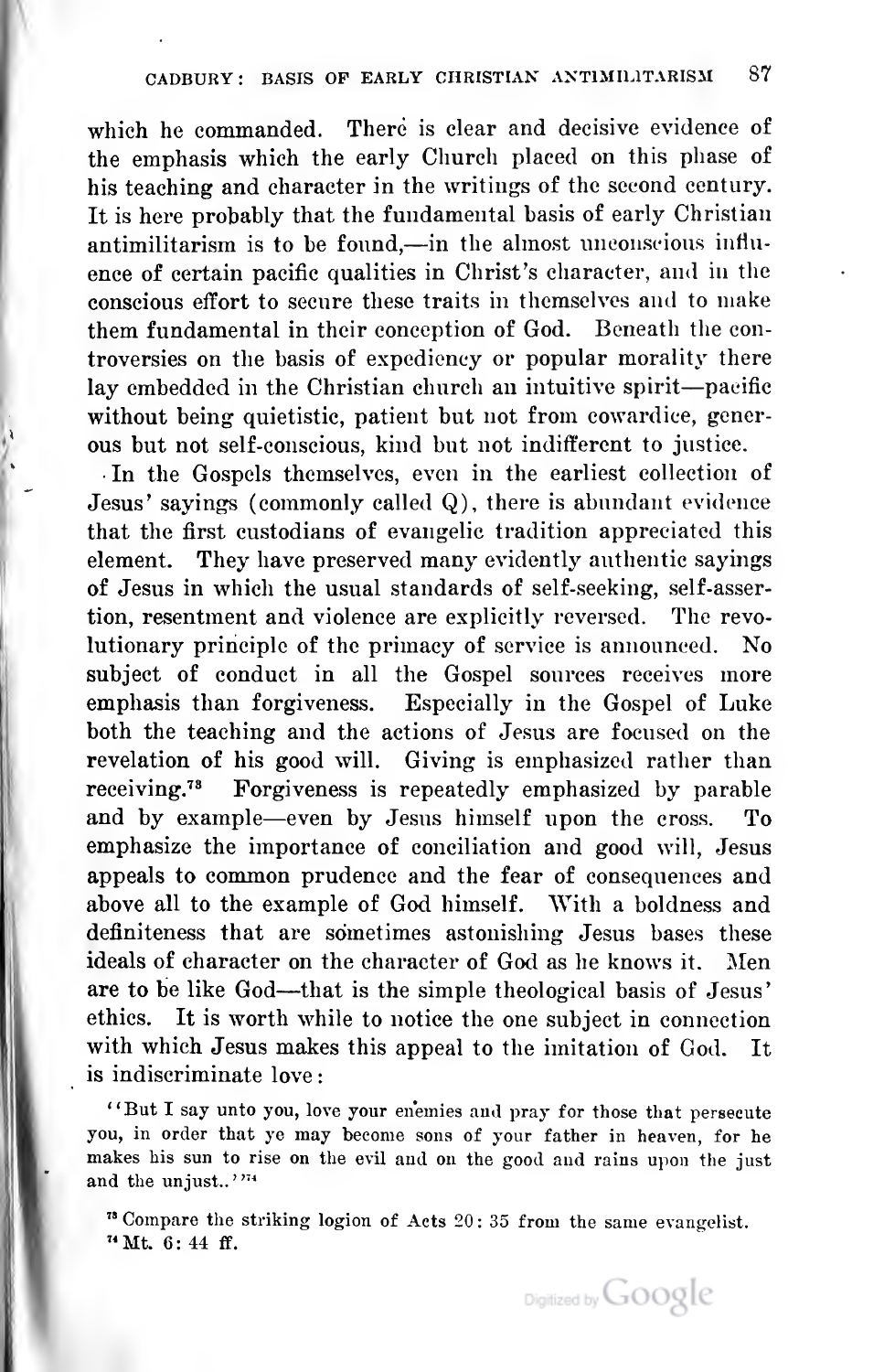''But love your enemies and do *them* good and lend hoping for return from none, and your reward will be great, and ye shall be sons of the Most High, because he is good to the ungrateful and to the evil. Be ye therefore merciful as your father is merciful. *'no* 

The only other passage where the phrase "sons of God" is so used is strangely enough the *beati pacifici:* ''Blessed are the peace makers, for they shall be called the sons of God.''<sup>76</sup>

The letters of Paul are notoriously lacking in reference to the ethical teaching or standards of the historical Jesus. At the same time the few that there are all point in the same direction : 77

''For Christ also pleased not himself; but, as it is written, The reproaches of them that reproached thee fell upon me.'"

"Though he was rich, yet for your sakes he became poor, that ye through his poverty might become rich.79

''Existing in the form of God, (be) counted not the being on an equality with God a thing to be grasped, but emptied himself, taking the form of a servant, being made in the likeness of men, and being found in fashion as a man, he humbled himself, becoming obedient even unto death, yea, the death of the cross.' \*\*

Paul elsewhere refers to tolerance and concord ''according to Christ Jesus" (Ro. 15:5-7), to the meekness and gentleness of Christ  $(2 \text{ Co. } 10:1)$ , to the arbitrating "peace of Christ"  $(Col. 3: 15)$ , and possibly  $(1 Tim. 1: 16)$  to his "longsuffering," to his forgiveness (Col. 3:13), and love.<sup>81</sup> Even among the manifold and usually formal theological explanations of Christ in Paul 's letters, at least one important group of passages dwells upon the same quality of Divine love and forgiveness which is prominent in the Gospels. The key-word of these passages is  $\kappa a \tau a \lambda \lambda a \gamma \dot{\eta}$ , usually translated "reconciliation." The meaning of this word is more appropriately expressed by ''conciliation.''

<sup>77</sup> Cf. Morgan, *The Religion and Theology of Paul*, p. 40: ''When he appeals to Christ's example, it is invariably those central traits of humility, unselfishness and self renuncintion that he has in view."

" Ro. 15: 3; cf. 1 Co. 10: 33; 11: 1.

 $n2$  Co. 8: 9.

.., Phil. 2 :!) fT.

" Eph. 5: 2: "Walk in love, even as Christ also loved you, and gave himself up for us, an offering and a sacrifice to God, for an odor of a sweet smell.''

 $76$  J.k.  $6:35$  f.

 $74$  Mt.  $5: 9$ .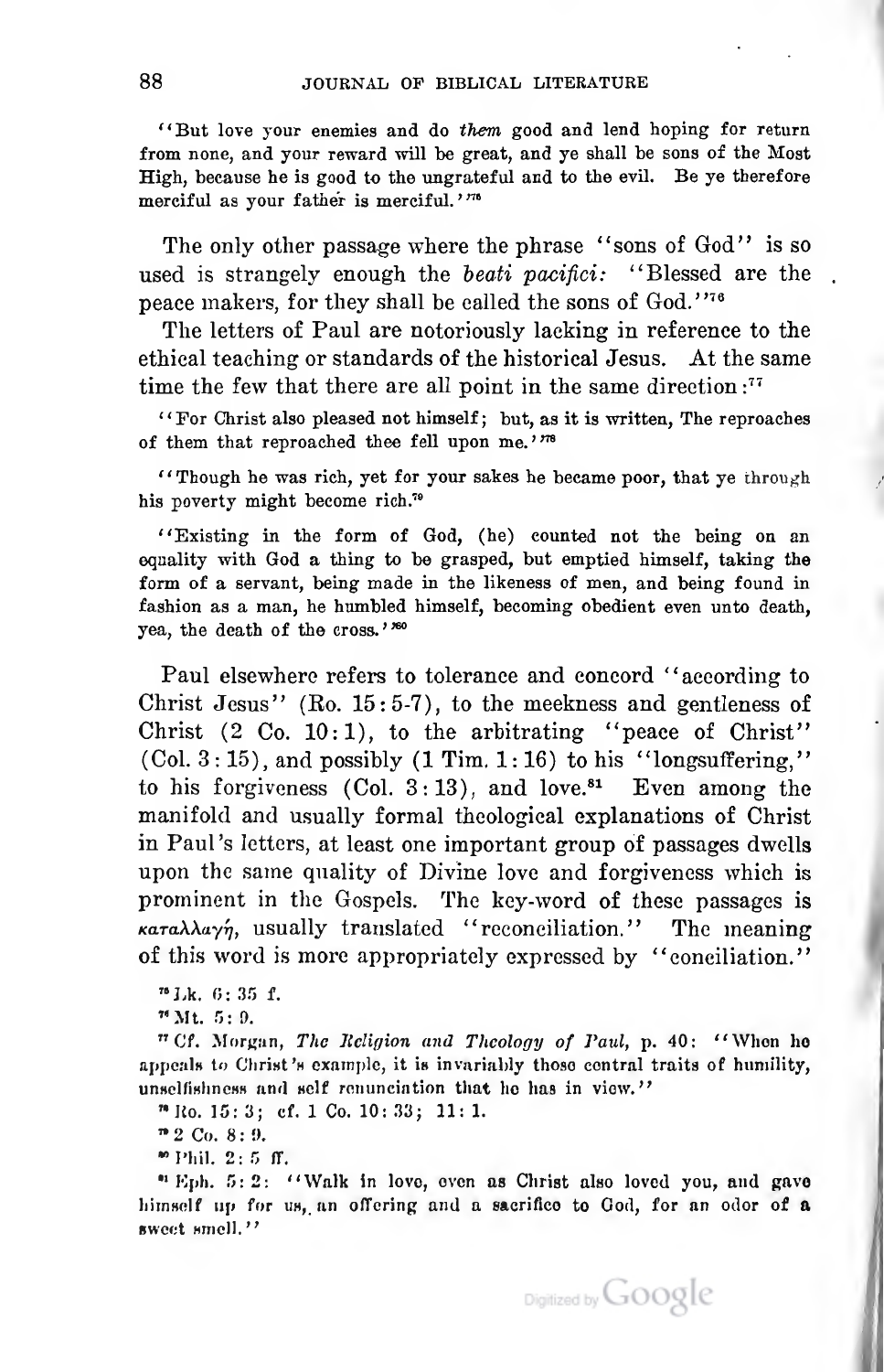It is an attribute of God, and applies to the self-giving, spontaneous, winning love of God-such as pictured by Christ in the portrait of the prodigal's father. It is a love full of the highest ethical qualities and with supreme moral power. The passages read thus:

"The love of God hath been shed abroad in our hearts through the Holy Spirit which was given unto us. For while we were yet weak, in due season Christ died for the ungodly. For scarcely for a righteous man will one die: for peradventure for the good man some would even dare to die. But God commendeth his own love toward us, in that, while we were yet sinners, Christ died for us. . . . If while we were enemies we were *reconciled* to God through the death of his Son, much more being *reconciled*  shall we be saved by his life; and not only so but we also rejoice in God through our Lord Jesus Christ, through whom we have now received the *reconciliation.* ' 182

*1 1* But all things are of God, who *reconciled* us to himself through Christ, and gave unto us the ministry of *reconciliation;* to wit, that God was in Christ *reconciling* the world unto himself, not reckoning unto them their trespasses, and having committed unto us the word of *reconciliation.* 

<sup>1</sup> ' We are ambassadors therefore on behalf of Christ, as though God were entreating by us: we beseech you on behalf of Christ be ye *reconciled* to God.''83

This simple Christological and soteriologieal thought of Paul 's agrees with the ethical principles of Jesus. But here Jesus himself is made a third term in the equation of character between men and God. Here once more is the spontaneous, self-giving love of God not only for the good, but for the unthankful and the evil. It is a love for enemies and not for friends. As another writer puts it, its merit is in its priority ; ''he first loved us," while we were yet sinners. It is an uncalculating love, indifferent to past trespasses. At the same time the love is both effective and concrete. Its embodiment is in Christ and the cross. "God was in Christ," and he wins men to God and to righteousness. The love of Christ constrains us to a life not lived for ourselves.

Further it is the standard for men. God commends his own love to us. He has given to us the ministry of such loving reconciliation. We are now ambassadors on behalf of Christ as though God were entreating by us.

When we pass from the Gospels and Paul to the later Christian .

 $^{82}$  Ro. 5: 6-8, 10, 11.<br> $^{83}$  2 Co. 5: 18-20.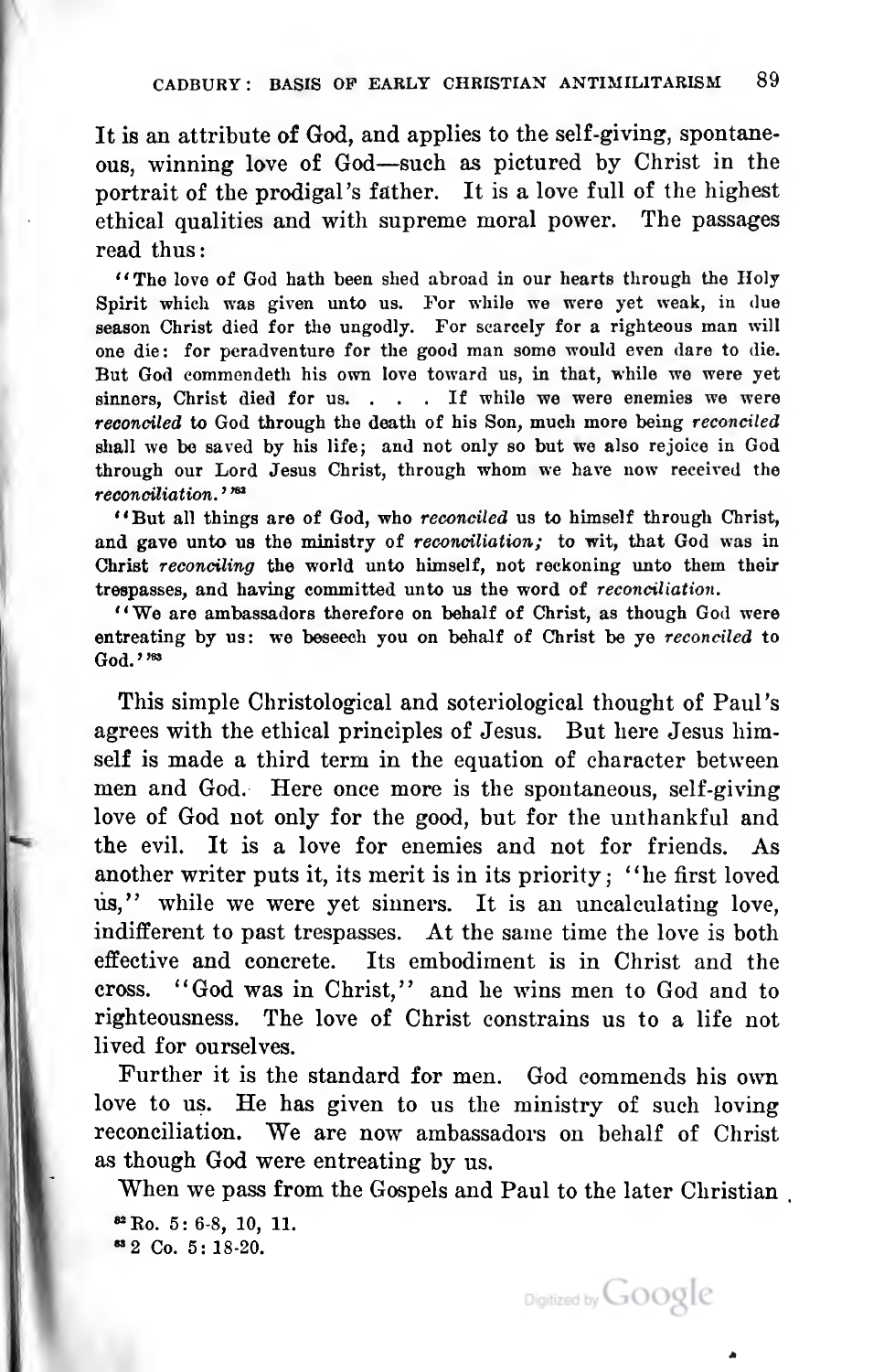literature the emphasis becomes even more clear and definite. The allusions to Jesus' character and the quotations from his sayings are as in Paul quite few, but they are significant. They have chiefly the same themes—patience, forgiveness, love, kindness in judgment and treatment of others, freedom from resentment, resistance and reproach.

We have already quoted freely from the apologists and later writers. It must suffice now to confine ourselves to the few earliest records and not pass beyond the limits of the Apostolic Fathers. There is only one saying of Jesus recorded as such in the New Testament outside the Gospels. It is Acts 20: 35: "Remember the words of the Lord Jesus, how he said, It is more blessed to give than to receive.'' There are only three formal quotations from Jesus' ethical teachings in the Apostolic Fathers. They all have an introductory formula similar to that in Acts. One of them is the familiar saying, ''Woe to that man [by whom offences come]. It were better for him if he had never been born than that he should make one of my elect stumble," etc. Clement of Rome uses it to condemn those who are responsible for ''the strifes and tumults and divisions and schisms and wars" among the Corinthians.<sup>84</sup> The other two are similar to each other and to familiar parts of the sermon on the mount: "Be ye merciful, that ye may obtain mercy;

Forgive, that it may be forgiven you;

As yc do, so shall it be done to you;

As ye judge, so shall ye be judged;

As ye are kind, so shall kindness be shown to you;

With what measure ye mete, with the same it shall be measured to you." $\mathbb{P}^3$ 

## And:

"Judge not, that ye be not judged;

Forgive, and it shall be forgiven you;

De merciful, that ye may ohtain mercy ;

With what measure yo mete, it shall be measured to you again. Blessed are the poor, and those that are persecuted for righteousness' sake, for theirs is the kingdom of God.'  $^{36}$ 

Other ethical sayings of Jesus are echoed though not quoted in the Apostolic Fathers,<sup>87</sup> but they too emphasize the same

\* Clem. Rom. 46.

 $^{\omega}$  *Ibid.* 13.

\*\* Polye. 2.

•

<sup>47</sup> See The New Testament in the Apostolic Fathers, by the Oxford Society of Historical Theology.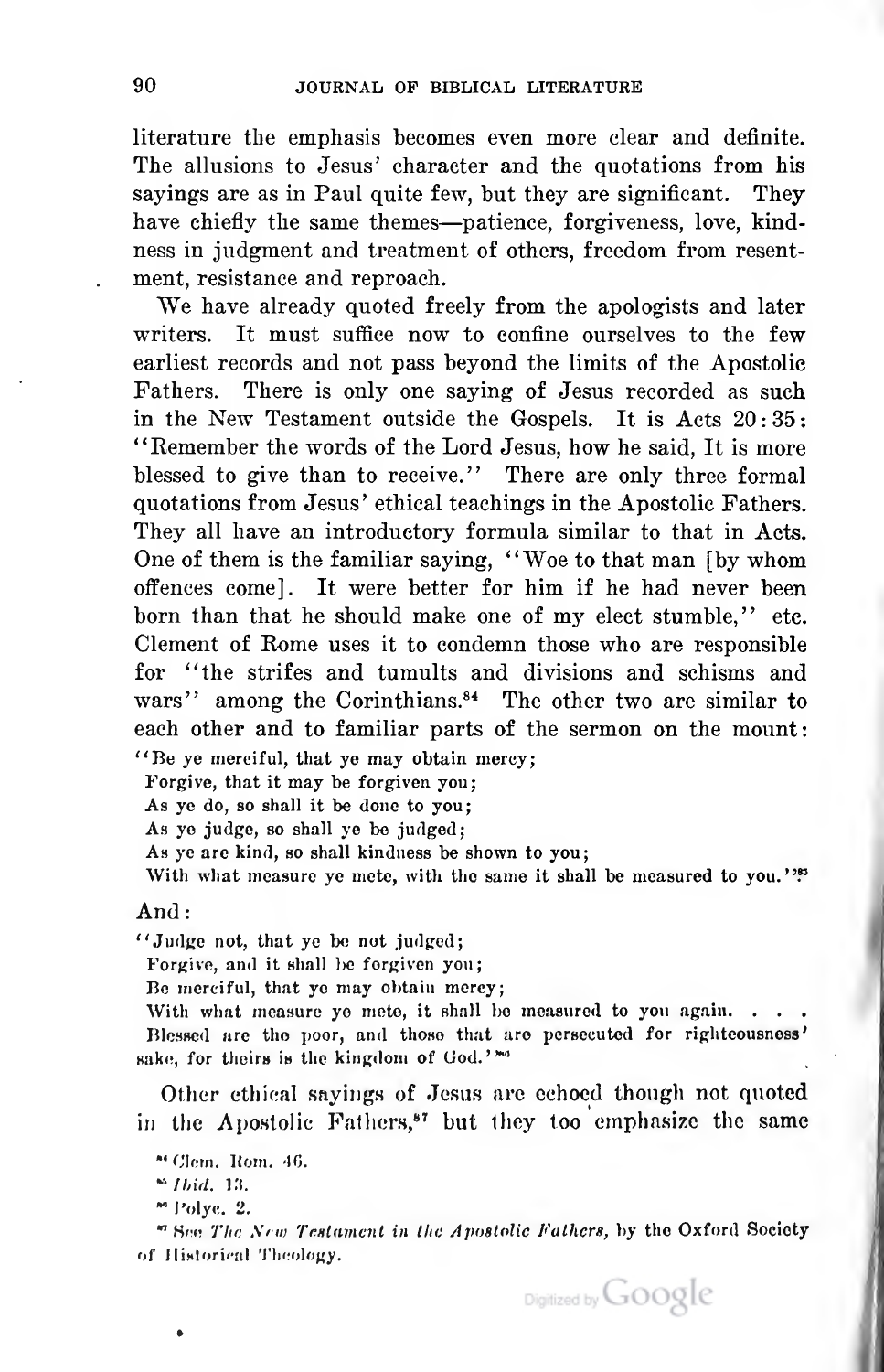theme. Thus Ignatius warns Polycarp to be ''wise as a serpent and harmless as a dove,''<sup>88</sup> while Polycarp writes to his friends at Philippi, "If we entreat the Lord to forgive us, we ought also ourselves to forgive.''<sup>89</sup> and he commands them, "Pray for those that persecute and hate you, and for the enemies of the cross. ''<sup>90</sup>

The appeals to the example of Christ are almost exclusively to his humility and patience. He became, says Polycarp, the servant of all. This is why Isaiah 53 is a favorite description of him.<sup>91</sup> It is quoted in full in Clement's epistle<sup>92</sup>—the longest quotation in the letter-as the Holy Spirit's declaration concerning him. It was the text form which Philip in Acts preached Christianity to the Ethiopian eunuch. It is quoted in Barna $bas^{93}$  together with the similar passage in Is. 50:6-9. It is in the mind of the writer of 1 Peter in describing as an example for men the sufferings of Christ :

"Christ also suffered for you, leaving you an example, that ye should follow his steps: who did not sin, neither was guile found in his mouth: who, when he was reviled, reviled not again; when he suffered, threatened not; but committed himself to him that judgeth righteously: who his own self bare our sins in his body upon the tree, that we, having died unto sins, might live unto righteousness; by whose stripes ye were healed.'"

This last passage appears in turn to be used by Polycarp when he writes:

''Let us then continually persevere in our hope, and the earnest of our righteousness, which is Jesus Christ, who bore our sins in his own body on the tree, who did no sin, neither was guile found in his mouth, but endured all things for us, that we might live in him. Let us then be imitators of his patience; and if we suffer for his name's sake let us glorify him. He has set us this example in himself, and we have believed that such is the case.' $^{195}$ 

Similar in effect, though without the Scripture reference, is the passage of Ignatius :

88 Ign., *Polyc.* 2. 89 Polyc. 6. **90 Polyc. 12.** 91 Polyc. 12. 91 Cf. Mt. 20: 28. 82 1 Clem. 16; cf. Mt. 8: 17; 12:18 ff.  $83.5:6.$ H 2: 21-24. ~ Polye. 8.

Digitized by Google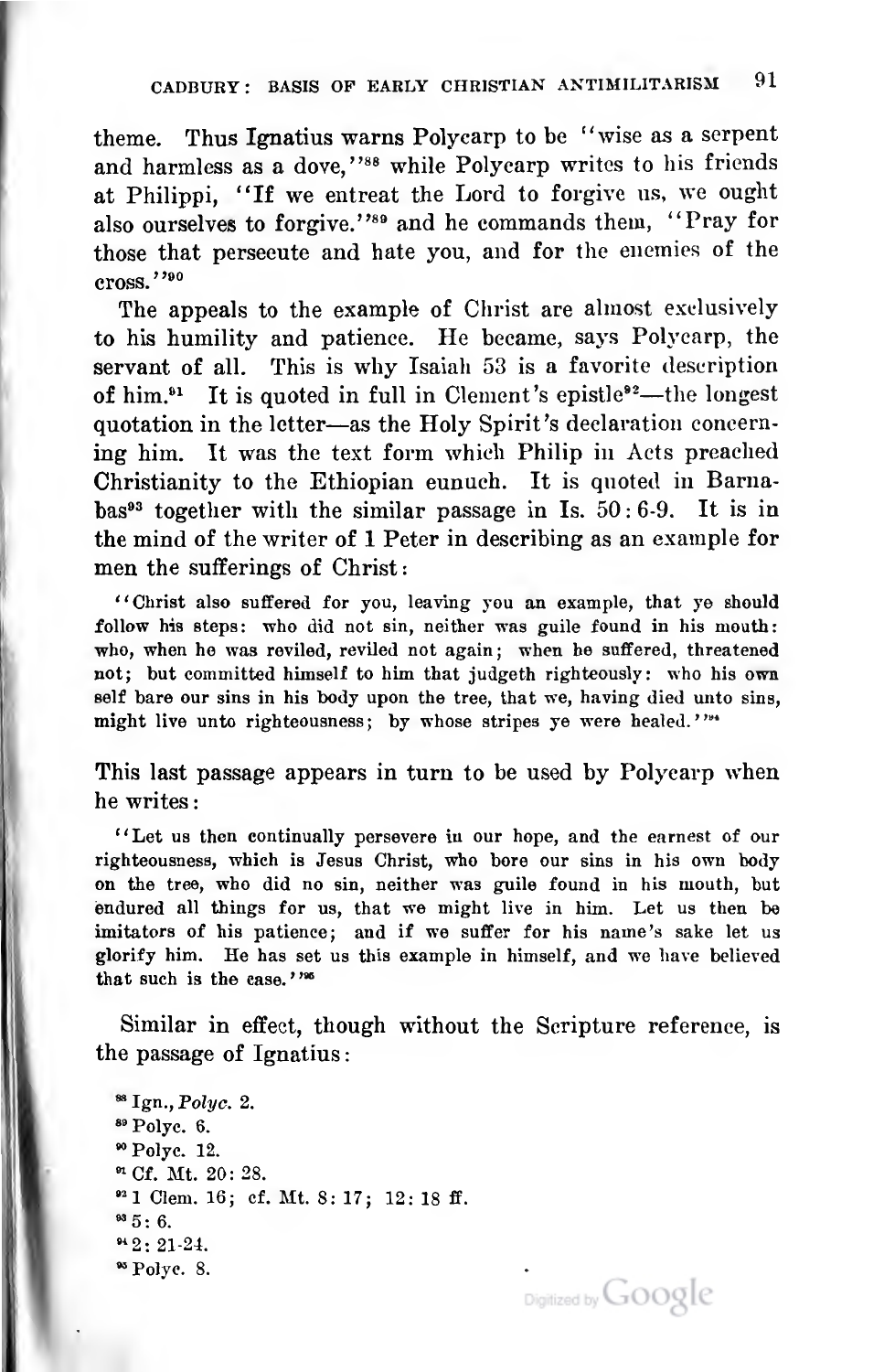"Be ye meek in response to their wrath, humble in opposition to their boasting; to their blasphemies return your prayers; in contrast to their error, be ye steadfast in the faith; and for their cruelty, manifest your gentleness. While we take care not to imitate their conduct, let us be found their brethren in all true kindness; and let us seek to be followers of the Lord (who ever more unjustly treated, more destitute, more condemned ?).'' ''

And finally these writers base their argument for pacific virtues on the very nature of God. Men are to be imitators of him. This thought occurs clearly in Ephesians:

''Let all bitterness and wrath and anger and clamor and railing be put away from you with all malice: and be ye kind one to another, tenderhearted, forgiving each other, even as God also in Christ forgave you. Be ve therefore imitators of God as beloved children.''"

Clement of Rome after enumerating many examples of saints and heroes concludes:

"Wherefore, having so many great and glorious examples set before us, let us turn again to the practice of that peace which from the beginning was the mark set before us; and let us look steadfastly to the Father and Creator of the universe, and cleave to his mighty and surpassingly great gifts and benefactions of peace. Let us contemplate Him with our understanding, and look with the eyes of our soul to his longsuffering will. Let us reflect how free from wrath He is towards all his creation. The Heavens, revolving under his government, are subject to him in peace. Day and night run the course appointed by Him, in no wise hindering each other . . The very smallest of living things· meet together in peace and concord. All these the great Creator and Lord of all has appointed to exist in peace and harmony; while he does good to all.''<sup>388</sup>

# But the *imitatio Dei* is most beautifully and fully described by the anonymous writer of the letter to Diognetus. God

"did not, as one might have imagined, send to men any servant, or angel, or ruler, or any one of those who bear sway over earthly things, or one of those to whom the government of things in the heavens has been entrusted, hnt the very Creator and Fashioner of all things . . . Him he sent to them. Was it then, as one might conceive, for the purposo of exercising tyranny or inspiring fear and terrorf By no means, but under the influonce of clemency and meekness. As a king sends his son who is also a king, so sent he him; as God he sent him; as to men he sent him, as a

 $\frac{1}{n}$  *Eph.* 10.<br>  $\frac{n}{4}$ : 31, 32; 5: 1.  $^{\circ\circ}$  Clem. 19 ff.

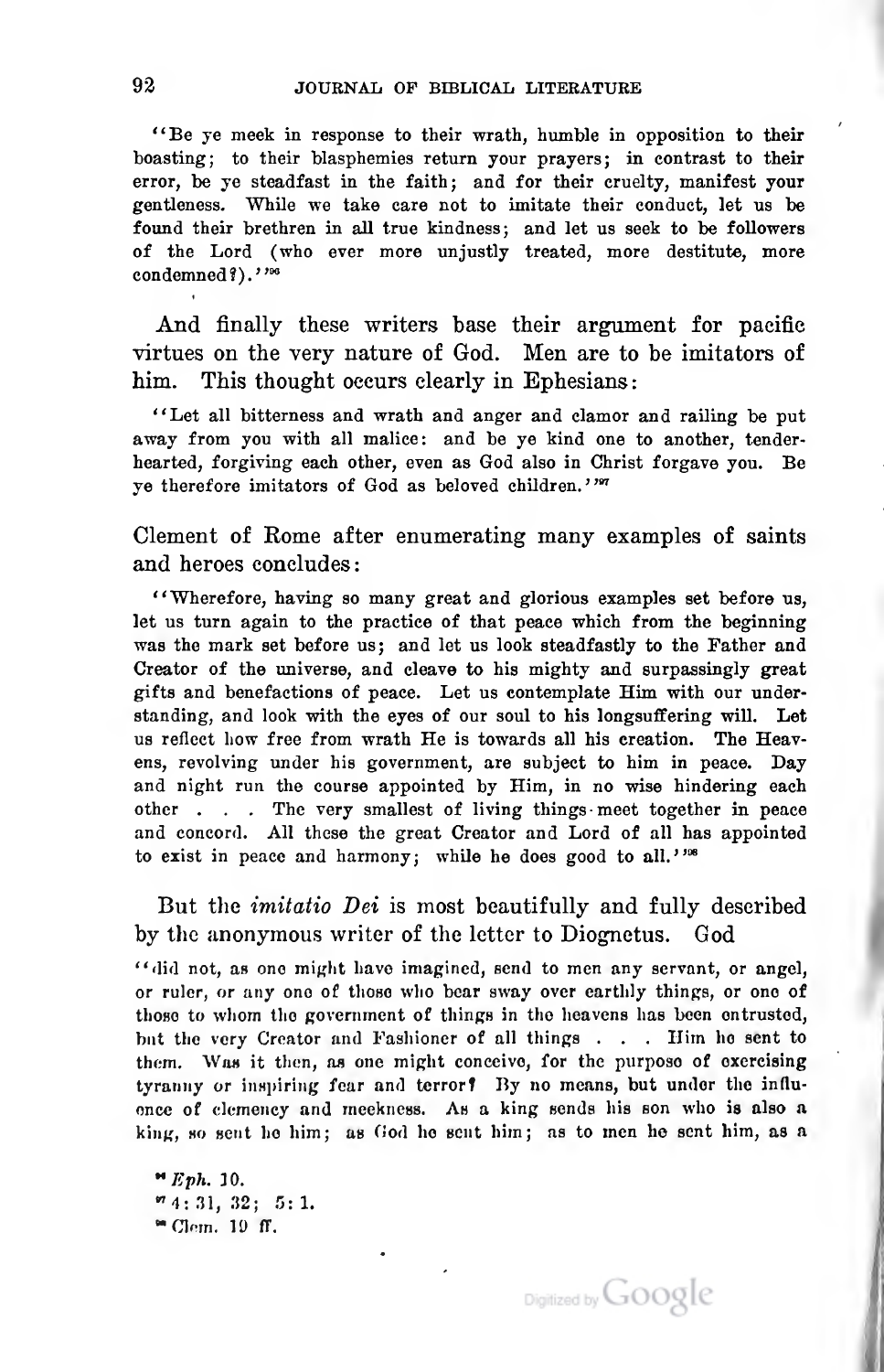saviour be sent him, and as seeking to persuade, not to compel us; for violence bas no place in the character of God. As calling us ho sent him, not as vengefully pursuing us, as loving us he sent him not as judging us.' JDQ

''For God, the Lord and fashioner of all things, who made all things, and assigned them their several positions, proved himself not merely a friend of mankind but also longsuffering [in his dealings with them]. Yea, he was always of such a character, and still is, and will ever be, kind and good, and free from wrath, and true, and the only one who is [absolutely] good.' *<sup>1100</sup>*

"How will you love him, who has first so loved you? And if you love him you will be an imitator of his kindness. And do not wonder that a man may become an imitator of God. He can, if he is willing. For it is not by ruling over his neighbors, or by seeking to hold the supremacy over those that are weaker or by being rich, and showing violence towards those that are inferior that happiness is found; nor can anyone by these things become an imitator of God. But these things do not at all constitute his majesty. On the contrary he who takes upon himself the burden of his neighbor; be who, in whatsoever respect he is superior, is ready to benefit . another who is deficient; he who, whatsoever things he has received from God, by distributing these to the needy, becomes a god to those who received [his benefits]: he is an imitator of  $God.'''<sup>101</sup>$ 

"Violence has nothing to do with the character of God." That sentence of this, the earliest of the apologists, is the theological basis of Christian antimilitarism. It is also a foundation of every philosophy, that escaping the autocracy of determinism and fatalism, would explain life in terms of liberty—the liberty not merely of outward government, but the freedom of the human will. God in Christ did not use force but love. He wins and persuades men, he does not compel. He leaves men the freedom to reject him if they will. And God's method is to be ours, if we are to be imitators of him. God commends his own love to us—the method of loving enemies. And by loving them we shall become the children of God.

### VII

In summary we may say that the basis of Christian antimilitarism was not ritual, tradition, fatalistic *laissez faire,* sentimentalism or stoicism : it was a new ethical conscience, created

*we.* 7. <sup>100</sup>*c.* 8. lot *c.* 10.